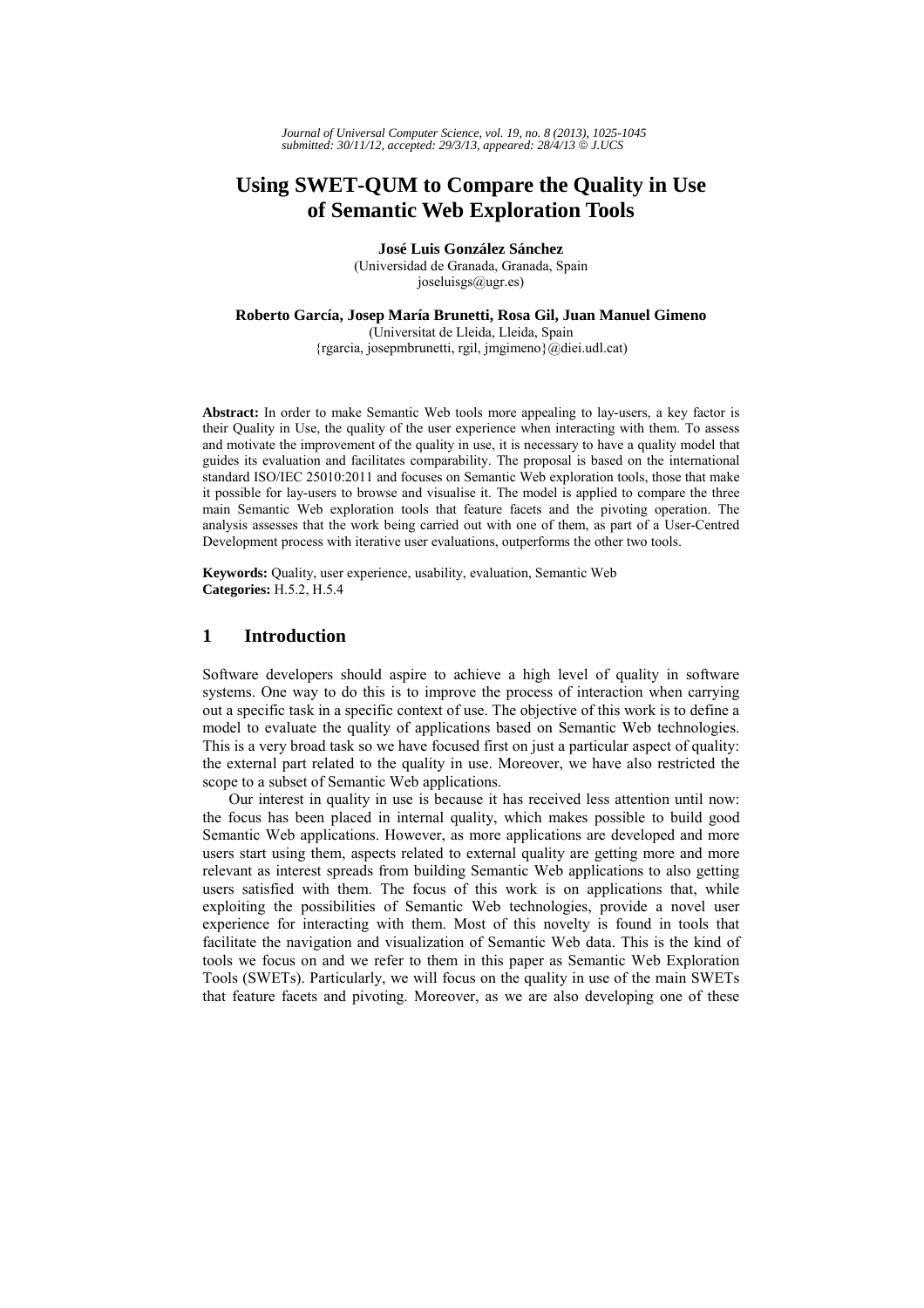tools, we are also be able to test whether applying the proposed quality model during the development of the tool produces a better quality in use when compared with other SWETs that have not been developed using this approach.

The rest of this paper is organised as follows. Next, Section 2 sets the state of the art in relation to existing quality model standards. Then, Section 3 describes Semantic Web Exploration Tools and the two features considered in this study, facets and pivoting. Section 4 presents the proposed quality in use model and in Section 5 we show it in practice to evaluate and compare the quality in use of three SWETs. Finally, Section 6 presents the conclusions and explores the future work.

## **2 State of the Art**

What is the Quality concept? This question can be answered as the "the rightness of a product or service to meet user needs and the degree to which a set of inherent characteristics fulfils requirements" [ISO, 05]. Another definition of the quality concept may be: "Conformance to explicitly stated functional and performance requirements, explicitly documented development standards, and implicit characteristics that are expected of all professionally developed software" [Pressman, 05].

These definitions of Quality reveal two considerations: one is the need to characterize the concept of quality based on the identification of the inherent properties of the product (quality of a product). The other consideration is the need to establish or propose a series of functional and/or non-functional requirements, and how these are achieved by users through the interaction process or process of use (quality in use). The degree of quality in software should be measured or estimated with the goal of characterizing the concept of quality in a more precise and subjective way.

The decomposition of quality in other features makes the process of quality evaluation easier, and this is known as a quality model. Basili [Basili, 84] describes a quality model based on three key components: (1) *Factors* or characteristics (to specify), which indicate which properties and targets are used as indicators of the quality of a product, (2) *Criteria* or properties (to build), which indicate evaluable or measurable attributes linked to the factors of a software product, (3) *Metrics* (to control), which determine the evaluation of a software product and allow to estimate its features. The metrics are defined and used to provide a scale and method for measurement [Tullis and Albert, 10].

According to the international standards, the quality of an interactive system has two principal components or dimensions: one is the product component with internal and external points of view. This component has special relevance in Software Engineering disciplines. The other quality component is focused on how the users use the functionality/performing tasks in a specific context of use (effect of software product). This component can be characterized by properties such us usability in use, flexibility in use or freedom from risk. All of these properties are related to the Human-Computer Interaction discipline [Bevan, 01] and new standards treat it as a quality measure itself. It is known as quality in use [Fig. 1]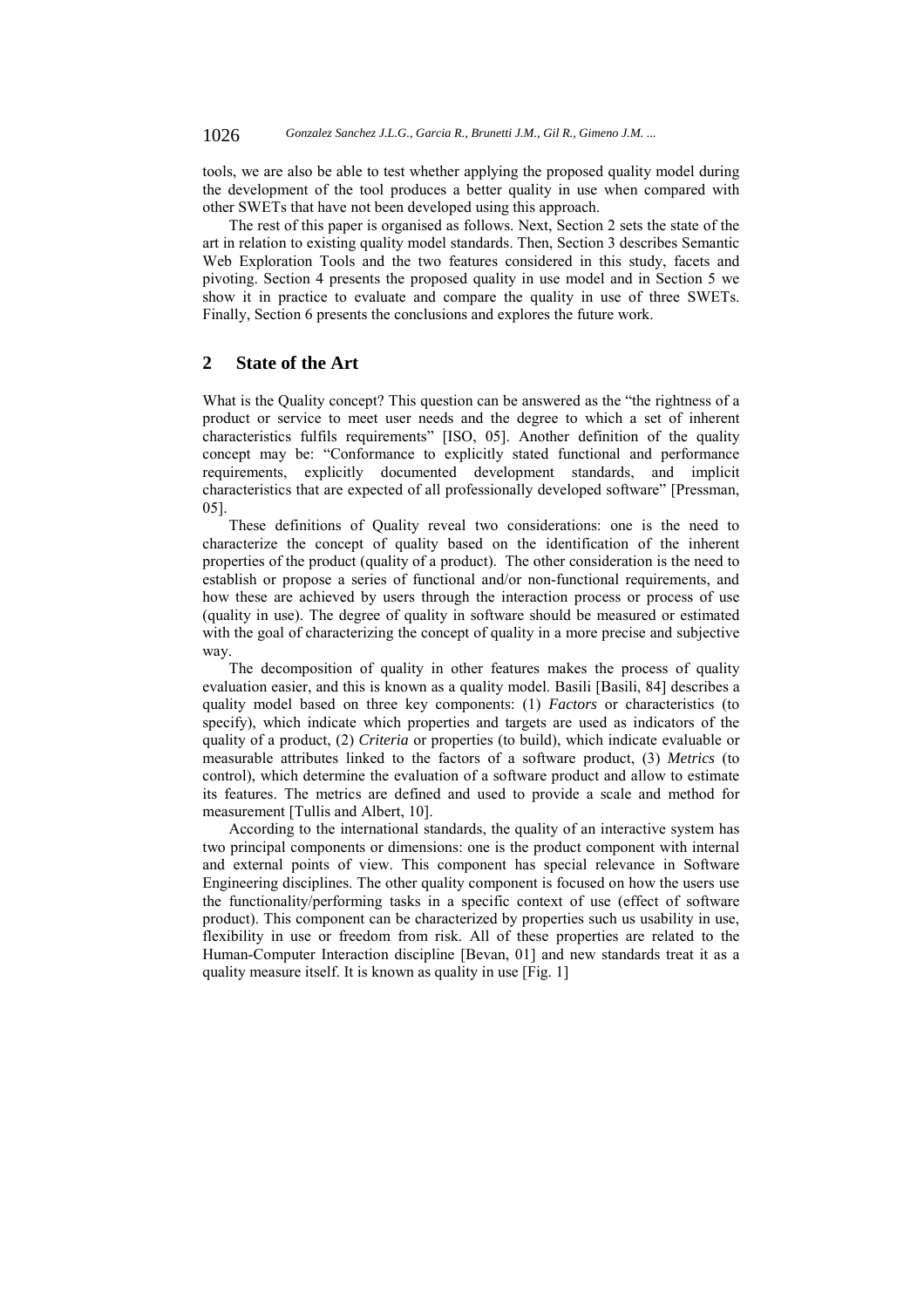

*Figure 1: Quality of a Software Product* 

There are many standards models, but in this work we focus on and build from the latest ISO/IEC standard model, ISO/IEC 25000:2005 [ISO, 11a]. It provides guidance for the use of the new series of international standards named Software product Quality Requirements and Evaluation (SQuaRE). This standard replaces the old ISO/IEC 9126 [ISO, 01] and the 14598 series and comprises the second generation of standards for software quality. Consequently, it goes beyond previous versions when considering the quality of the experience during the interaction process [González Sanchez, 12]. This international standard defines:

- A *Quality in Use model* composed of five factors/characteristics related to the outcome of interaction when a product is used in a particular context of use. This system model is applicable to the complete human-computer system, including both computer systems in use and software products in use (ISO/IEC 25010, Quality in Use Model, 2011) [ISO, 11a]. The five factors are: Effectiveness, Efficiency, Context coverage, Freedom from risk and Satisfaction.
- A *Product Quality model* composed of eight factors/characteristics related to static properties of software and dynamic properties of the computer system. The model can be applied on both computer systems and software products (ISO/IEC 25010, Software Product Quality Model, 2011) [ISO, 11a]. The eight product quality characteristics are: Functional Suitability, Performance Efficiency, Compatibility, Usability, Reliability, Security, Maintainability and Portability.

Finally, in the ISO/IEC 25000 standard, the quality of software system is described in terms of its elements and the interaction process. ISO Standards offer metrics and how to realize the evaluation process to estimate the quality of a software system (quality in use and product quality) as part of ISO/IEC 25040:2011 [ISO, 04] [ISO, 11b]. The Quality in Use metrics are determined by the Context of Use. That means that potential users and tasks should be considered when evaluating the user experience or during an iterative development process of an interactive system following an User Centred Design approach [ISO, 99].

Quality is widely considered in the context of Semantic Web technologies, cf. the Quality of Service (QoS) for Semantic Web services [Cardoso, 04] or the quality of ontology alignment methods [Euzanat, 11]. However, there is much less work related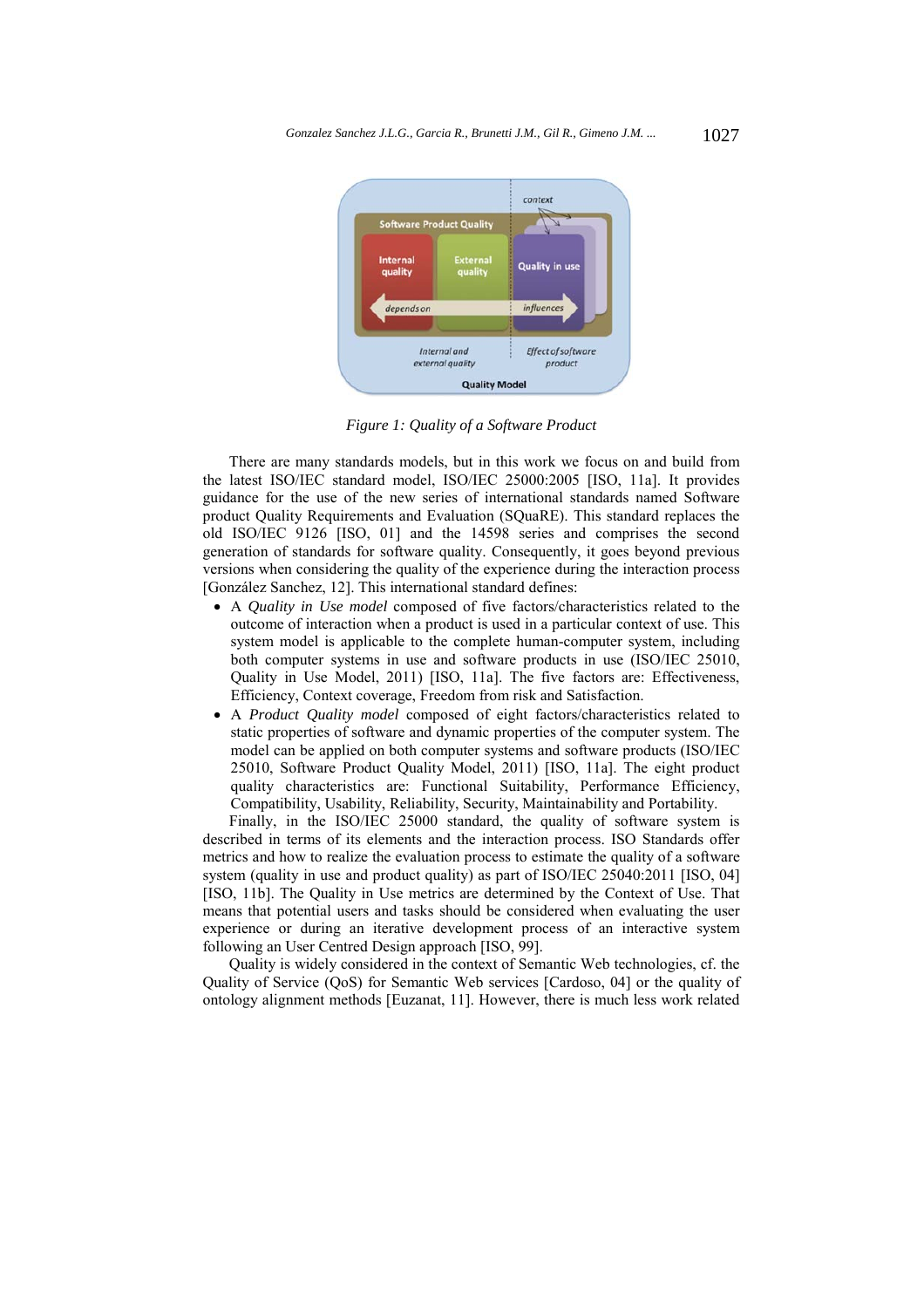with building standards-based quality models to evaluate Semantic Web technologies. The main contribution in this direction is a quality model for Semantic Web technologies based on ISO 9126 [Radulovic and Garcia-Castro, 11]. However, its focus is on internal quality, not on the user experience aspects. Moreover, it is based on the standard ISO 9126 and not on the last version, ISO 25000, where quality in use has gained more relevance. Therefore, there is not much work about the evaluation of the quality in use, including usability, of Semantic Web technologies. And there are even less attempts to establish a quality in use model to guide evaluations.

For instance, there are quality metrics for guidelines for Linked Data publishing [Davies, 11]. They focus on efficacy measures related with the quality of the generated data and not on the quality in use of the interaction components supporting the authoring tasks. Another attempt of taking into account quality in use in Semantic Web tools is [Paulheim, 11] in which the SDE (Semantic Data Explorer) tool is presented together with an evaluation of its quality in use. The evaluation is based on measuring the efficiency and efficacy attained with SDE and compared to the same measures using a legacy system. Although it constitutes a basic quality model, it is too much specific to the domain where SDE is applied and the set of metrics is too much limited to constitute a quality in use model. There is a similar approach for the evaluation of four Natural Language Query Languages for Semantic Web knowledge bases [Kaufmann and Bernstein, 10]. In this case, the Quality in Use Model, thought not explicit, is much clearer because four different tools have been evaluated and a set of metrics is defined to compare them.

None of the previous works contributes a formal Quality in Use model. All of them are evaluations of specific tools, or at most four tools that are compared. In any case, they constitute valuable experiences that can be used to enrich a formal Quality in Use model for Semantic Web technologies like the one proposed in this paper.

## **3 Semantic Web Exploration Tools**

Semantic Web Exploration Tools (SWETs) are based on the possibility of exploring the underlying semantic data in an unrestricted manner, following different paths and ways to organise the data according to how it is structured by schemas or ontologies.

The evaluations reported in this paper focus on those SWETs that feature facets and pivoting, like  $R$ hizomer<sup>1</sup> [Brunetti, 2012], whose development is guided by the SWET-QUM. As detailed in the next subsection, the other main tools providing this functionality are SParallax<sup>2</sup> and Virtuoso Facets<sup>3</sup>.

#### **3.1 Facets and Pivoting**

l

Users do not always know exactly what they are looking for and, sometimes, they do not even know what its name is. Sometimes they are unfamiliar with the domain or they want to learn about a certain topic. This is particularly true when exploring Semantic Web datasets. In these cases, exploratory search is a strategy that allows

<sup>[1]</sup> Rhizomer, http://rhizomik.net/rhizomer

<sup>[2]</sup> SParallax, http://sparallax.deri.ie

<sup>[3]</sup> http://virtuoso.openlinksw.com/dataspace/dav/wiki/Main/VirtuosoFacetsWebService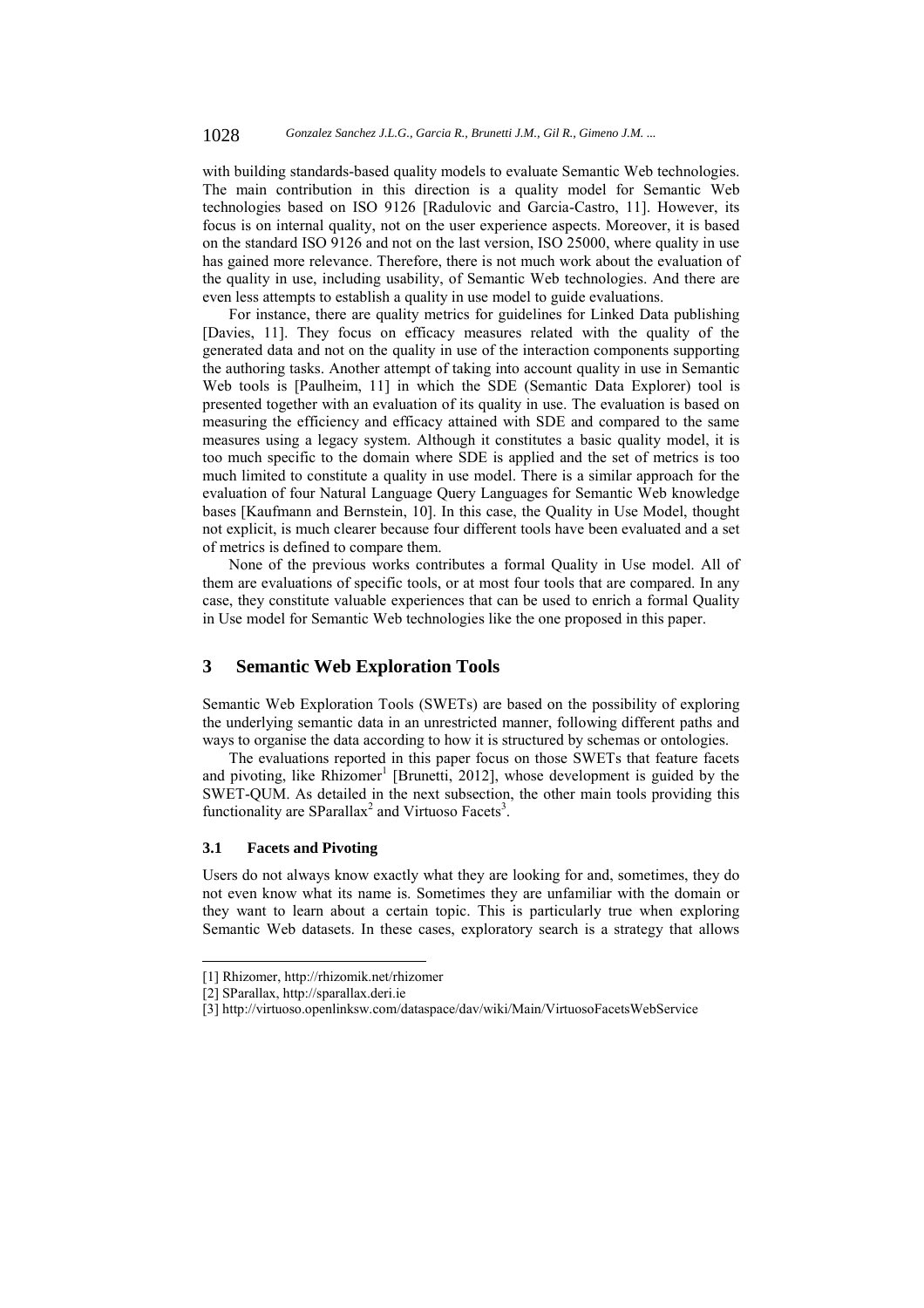users to refine their search by successive iterations. An exploratory interface such as faceted browsing allows users to find information without a priori knowledge of its schema.

With overview systems such as navigation menus, users can be aware of the structure of a dataset but, once they choose the class of things they are interested in, they face the barrier of not knowing how they are described. In other words, what are the main properties that describe them, which ones are the more relevant for that particular kind of things, the range of values they have in that particular case, etc.

Faceted navigation is an exploratory technique for navigating a collection of elements in multiple ways, rather than a single and pre-determined order. Facet browser interfaces provide a user-friendly way to navigate through a wide range of data collections. Traditional facet browsers relied on manual identification of the facets and on previous knowledge of the target domain.

When dealing with semantic data, it is possible to automate this process and a semantic faceted browser will be able to handle any RDF dataset without any configuration requirements. Since semantic data facilitates integrating data from different sources, we cannot assume a single fixed schema for all data. Consequently, a semantic data faceted browser should be scalable and generic, not depending on a particular dataset structure.

*Pivoting*, as defined by [Sacco and Tzitzikas, 09], is "*a way to restart a search from the results of a first search*". This operation is particularly important in the context of interactive semantic data exploration. Filtering just at the level of one class, using for instance facets, is not sufficient for many uses. Users should be capable of building queries that mimic natural language relative sentences like "photos of buildings in the town, where the ICFCA conference took place in 2004". In this case, the related classes are cities and conferences, the user must be able to filter both and relate them through a pivoting operation.

One of the first tools to offer this functionality was Parallax. It is tied to Freebase but there is also a derived tool called SParallax that can work on top of SPARQL endpoints. However, the latter's performance is very limited and does not allow the exploration of really large-scale datasets. Fortunately, it is still operative from an enduser perspective when applied to the LinkedMDB dataset, the one used during the evaluations.

Another tool that provides facets and pivoting is Virtuoso Facets. This tool provides a text or URI based entry page and then, the research results can be filtered further using facets for the properties describing them or pointing to them. Filters are accumulated as a SPARQL query that is rendered to the user, which also shows the query values that can be used as pivoting points. The resulting tool is quite powerful but really complex for lay users that do not have some knowledge about the SPARQL query language, as it was detected during the evaluation reported in Section 5.

# **4 Quality in Use Model for SWETS**

In this work we propose a Semantic Web Exploration Tools Quality in Use Model (SWET-QUM) that specialises the generic Quality in Use characteristics/factors and properties proposed in ISO/IEC-25010:2011 [ISO, 11a], for the evaluation of quality of interaction for Semantic Web exploration tools. They are all the characteristics for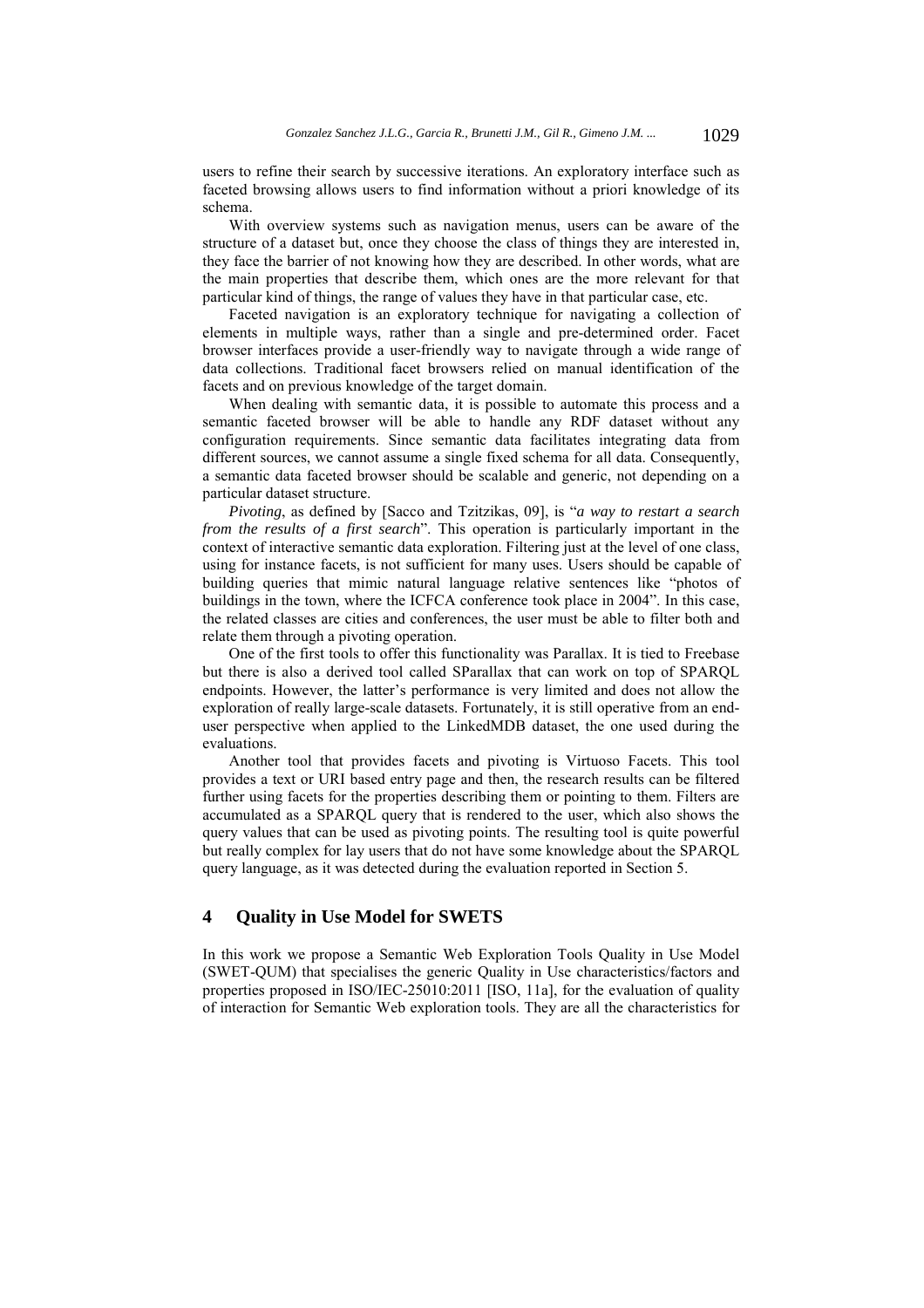Quality in Use in ISO/IEC-25010:2011 except for Freedom from Risk, which includes aspects like economical, health and environmental risks. This factor is more appropriate when considering ergonomic and other related factors that, for the moment, lay out of the proposal scope.

SWET-QUM is completed with metrics. It is important to mention that all the metrics identified are focused on the process of use. Hence, the evaluation essentially requires testing with users, observation of users while they are interacting and the completion of questionnaires when users finish interacting in order to measure satisfaction. Our proposed metrics have an interpretive approach and are focused on the resolution of tasks. Therefore, they are based on users interaction towards achieving test tasks goals.

| <b>Quality</b><br>Factor                                       | <b>Effectiveness</b>                                                                        | <b>Efficiency</b>                                                                                                                                                               | <b>Context Coverage</b>                                                                                                        | <b>Satisfaction</b>                                                                    |
|----------------------------------------------------------------|---------------------------------------------------------------------------------------------|---------------------------------------------------------------------------------------------------------------------------------------------------------------------------------|--------------------------------------------------------------------------------------------------------------------------------|----------------------------------------------------------------------------------------|
| <b>Ouality</b><br>factor<br>definition in                      | Degree to which<br>users can achieve the<br>semantic data<br>precision and<br>completeness. | Degree to which users<br>can achieve tasks by<br>investing an appropriate<br><b>SWET-QUM</b> exploration tasks with amount of resources in<br>relation to the<br>effectiveness. | Degree to which<br>Semantic Web tools<br>can be used in<br>different contexts and<br>adapt to different user<br>mental models. | Degree to which<br>users are satisfied<br>by the semantic<br>data exploration<br>tool. |
| <b>Metrics</b><br>selected and<br>reused from<br>standard      | • Task success<br>$\bullet$ Tasks<br>completion                                             | $\bullet$ Task time<br>• Total time<br>• Task efficiency<br>• Help requests                                                                                                     |                                                                                                                                | • Satisfaction<br>questionnaire                                                        |
| <b>Additional</b><br>metrics<br>proposed by<br><b>SWET-OUM</b> | $\bullet$ Data<br><b>Exploration UI</b><br>Effectiveness                                    | • UI Component<br>Efficiency                                                                                                                                                    | • Task Flexibility<br>$\bullet$ Layout<br>Flexibility                                                                          |                                                                                        |

*Table 1: Quality model reused and extended.* 

[Tab. 1] presents the Quality Factors that have been considered in SWET-QUM, how they have been interpreted in the context of the proposed model and the metrics used to measure the properties corresponding to each factor. Some of the metrics are selected from the standard [ISO, 04] and then an estimation formula is proposed as detailed in the next subsection. Moreover, additional metrics are also proposed, which focus on the SWET scenario and also cover a factor less considered in the standard but quite relevant in the case of SWET, context coverage. The following subsections, each one corresponding to one of the Quality Factors under consideration, present the criteria/properties to be measured and the metrics to be used to compute the property measure. More details about SWET-QUM, specially those related with using during the development of a SWET following a user-centred approach, are available from [García, 13].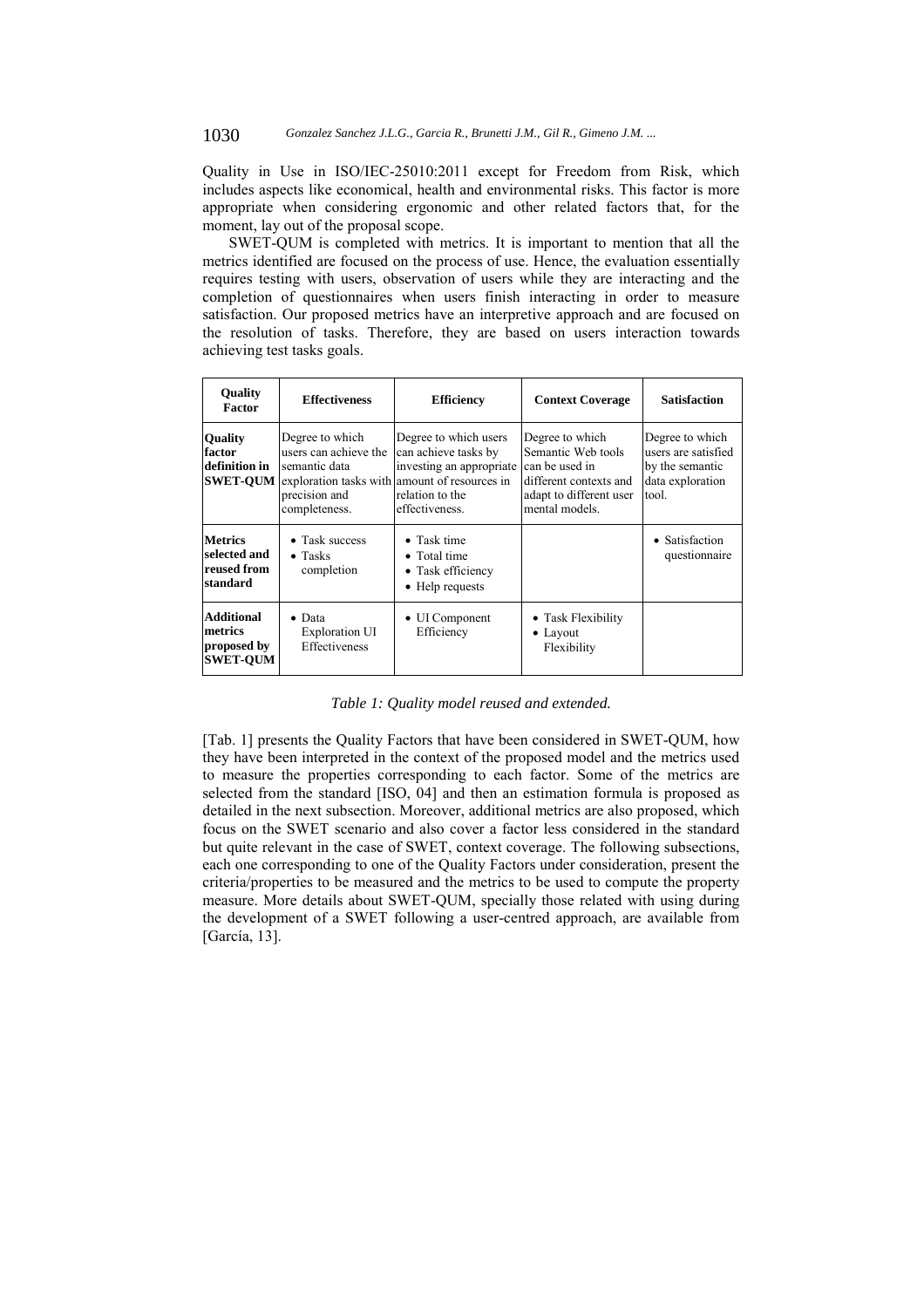#### **4.1 Effectiveness**

Effectiveness is defined as *the degree to which specific users can achieve the semantic data exploration tasks with precision and completeness*. The proposed metrics are:

*Task success*. What proportion of one task is completed? **Measure**:  $X = F(X)$  (percentage of the task completed). **Value**:  $0 \le X \le 1$  (the closer to 1.0 the better). **Input**: Operation (test) report. User monitoring record.

*Tasks completion*. What proportion of the tasks is completed?

**Measure**:  $X = A/B$  (A is the number of tasks completed and B the total number of tasks attempted).

**Value**:  $0 \le X \le 1$  (the closer to 1.0 the better).

**Input**: Operation (test) report. User monitoring record.

*Data Exploration UI Effectiveness*. What proportion of the user interface components, relevant for the task, do the users view? These components are those relevant for the data exploration tasks and include high level components like menus, facets, breadcrumbs, etc. When a more detailed evaluation is necessary, it can also include more specific components such as links, buttons, forms, etc. This metric can be used to detect wasted or misunderstood user interface space. For instance, when relevant user interface components use vivid colours or show animations and are perceived as banners and ignored as a result of "banner blindness"<sup>4</sup>.

**Measure**:  $X = A/B$  (where A is the number of relevant components viewed by the users and B the total number of relevant components).

**Value**:  $0 \le X \le 1$  (the closer to 1 the better).

**Input**: Operation (test) report. User monitoring record. Eye tracking of the screen areas corresponding to each of the monitored components.

#### **4.2 Efficiency**

l

Efficiency is defined as *the degree to which specific users can achieve the proposed tasks by investing an appropriate amount of resources in relation to the effectiveness achieved in a semantic data exploration context of use*:

*Task time*. How long does it take to complete a task? **Measure**:  $X = Ta$  (where Ta is the task time). **Value**:  $0 \le X$  (the smaller the better). **Input**: Operation (test) report. User monitoring record.

*Total Time*. How long does it take to complete all the tasks? **Measure**:  $X = TT$  (where  $TT$  is the total time). **Value**:  $0 \leq X$  (the smaller the better).

<sup>[4]</sup> Jakob Nielsen. 113 Design Guidelines for Homepage Usability. October 31, 2001. http://www.nngroup.com/articles/113-design-guidelines-homepage-usability/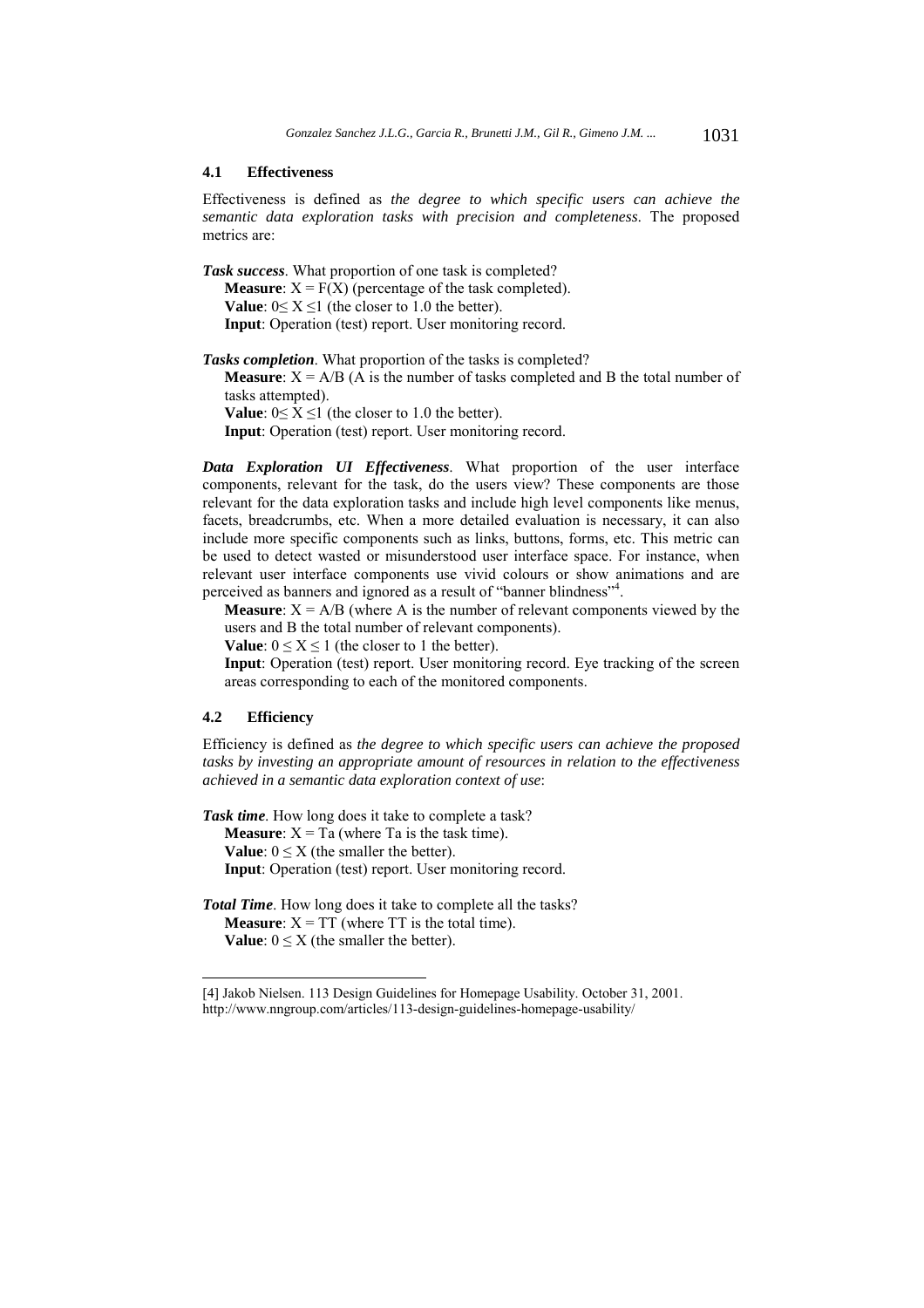**Input**: Operation (test) report. User monitoring record.

*Task efficiency*. How efficient are the users? **Measure**:  $X = M/T$  (M is task success and T is task time). **Value**:  $0 \leq X$  (the larger the better). **Input**: Operation (test) report. User monitoring record.

*Facilitator help requests*. How many help requests has the user asked the facilitator? **Measure**:  $X = Rf$  (where Rf is the number of help request). **Value**:  $0 \le X$  (the closer to 0 the better). **Input**: Operation (test) report. User monitoring record.

*UI Component Efficiency*. What percentage of the attention of the user is captured by the components relevant for data exploration tasks? The percentage is relative to the total time spent with the components. The objective in this case is to check if the most part of the UI for data exploration is used so there are not parts of it that are occupying UI space but not being considered by the user. The same kind of components as in Data Exploration UI Effectiveness are considered in this case.

**Measure**:  $X_i = A_i/AT$  (where  $A_i$  is the time spent looking at relevant UI component i and AT the total time spent looking at all the relevant components). **Value**:  $0 \le X_i \le 1$  (when closer to 1 more attention has been paid to component i). **Input**: Eye tracking record of the screen areas corresponding to each of the monitored components.

## **4.3 Context Coverage**

Context coverage is defined as *the degree to which the Semantic Web exploration tools can be used with efficiency, effectiveness and satisfaction in a specific context of use (context completeness); and how the system can be used in different contexts and*  adapt to different user mental models (flexibility in use) offering the best user *experience*. For example, offering as many as possible ways to complete the data exploration tasks. The proposed metrics are:

*Task Flexibility*. What proportion of the alternative conceivable ways of completing a task is available to users?

**Measure**:  $X = A/B$  (where A is the number of alternative ways of completing the task offered by the analysed tool and B the total number of conceivable ways of completing it taking into account the conceptual domain of the task).

**Value**:  $0 \le X \le 1$  (the closer to 1 the better).

**Input**: Expert analysis of the task, the task domain and the tool user interface.

*Layout Flexibility*. For a given context of use, what is the number of interaction steps required to reach the user interface components relevant for the task? For navigation menus this is equivalent to how deep relevant menu options are in the Information Architecture. Consequently, if the component is directly visible for the user, it is considered to be at depth zero. These components might be menu options, forms, facets, etc. The metric checks that for a particular dataset, user interface components are arranged so that the more relevant choices are more evident.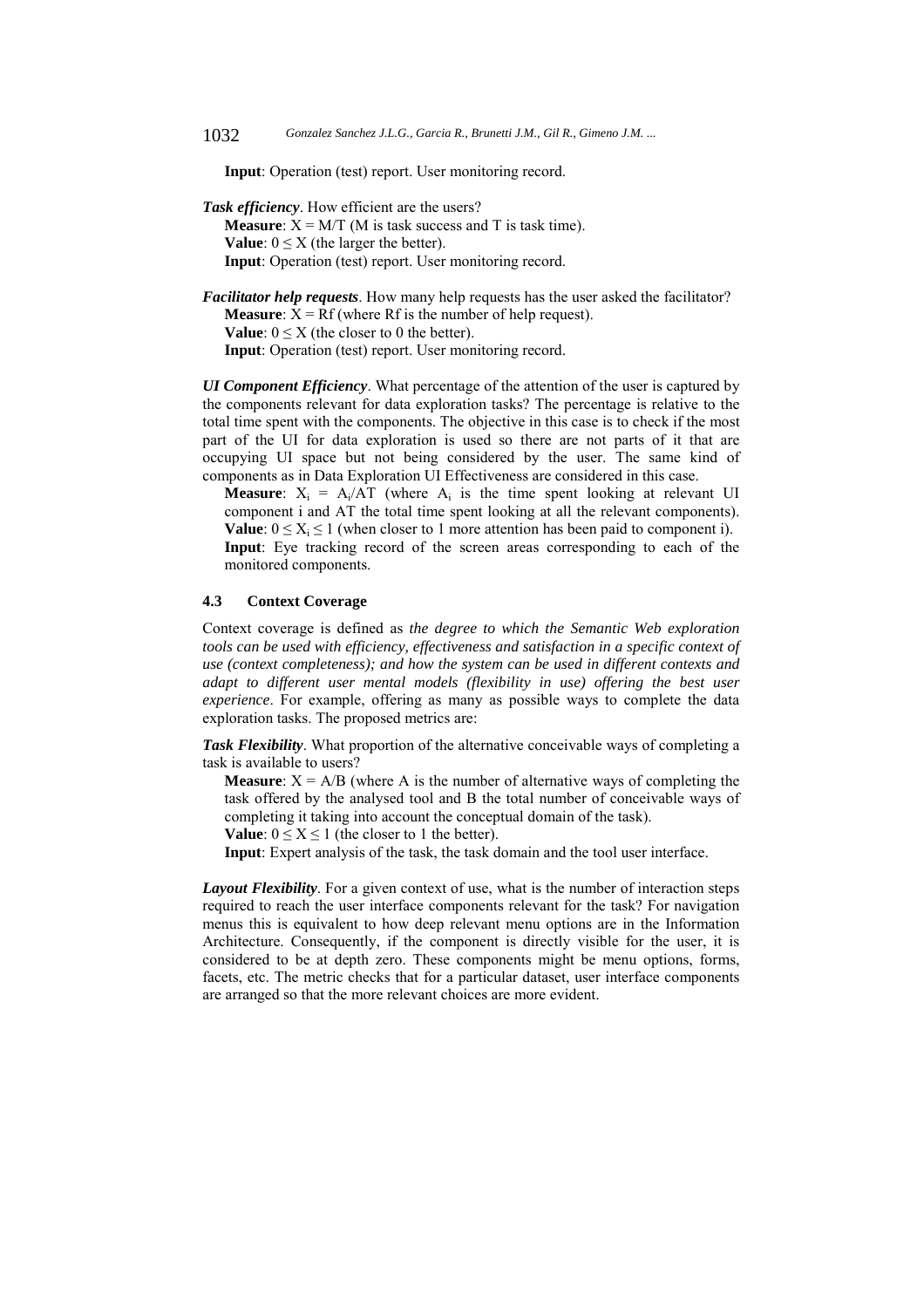**Measure**:  $X = \Sigma(D_i)/n$  (where  $D_i$  is the number of interaction steps required to reach task-relevant UI component i and n is the minimum number of interaction steps required to complete the task).

**Value**:  $0 \leq X$  (the closer to 0 the better).

**Input**: Expert analysis of the tool's user interface.

## **4.4 Satisfaction**

User Satisfaction is defined as *the degree to which they are satisfied by the data exploration tool*. This factor considers various attributes such as fun, pleasure, comfort, attractiveness, motivation, emotion or sociable (hedonic factors):

*Satisfaction questionnaire*. How satisfied is the user with specific software features?

**Measure**:  $X = \Sigma(A_i)/n$  (where A<sub>i</sub> is the value of a response to a question and n is the number of responses).

**Value**: Compare with previous values or population average.

**Input**: Post-task and post-test questionnaires.

## **5 Case Study**

In this section we show the proposed quality in use model SWET-QUM in a real setting: to guide the evaluation of the three SWETs that feature facets and pivoting, which were presented in Section 3.1: Rhizomer, SParallax and Virtuoso Facets. In addition, as the three tools are evaluated on the same common ground provided by SWET-QUM, it is also possible to compare them.

Moreover, it is important to notice that SWET-QUM is also used to guide the User Centred Design (UCD) development process of the Rhizomer tool [Garcia, 10]. Therefore, its comparison with the other two tools, which are not developed using a UCD approach, will also assess if using such an approach results in an improved quality in use. For more details about using SWET-QUM during the development of Rhizomer see [González, 12].

Overall, 19 users were involved, all of them belonging to the lay-user profile. We defined 3 groups: 6 for the Rhizomer pre-pivoting test, 7 users for the Rhizomer postpivoting test and 6 users to test SParallax and Virtuoso Facets. In all cases, the groups involved more than 5 users as recommended by [Nielsen, 94] for qualitative user tests. None of the users received any a priori training about the evaluated tools, as we are trying to mimic as much as possible the situation when the user arrives at the tool by browsing the Web.

An evaluation process, based on a mix of evaluations and questionnaires, was then conducted. The evaluations with users were based on tasks to be completed using the evaluated Semantic Web exploration tools. The interaction was then analysed and the selected metrics among the proposed set were used to measure the quality factors of each evaluation. The evaluations with users were complemented with questionnaires that measure the satisfaction factor and collect information about user's perception or the process of use, the hedonic and subjective quality.

These techniques were organised following the standard for a Common Industry Format for Usability report [ISO, 04] into the stages: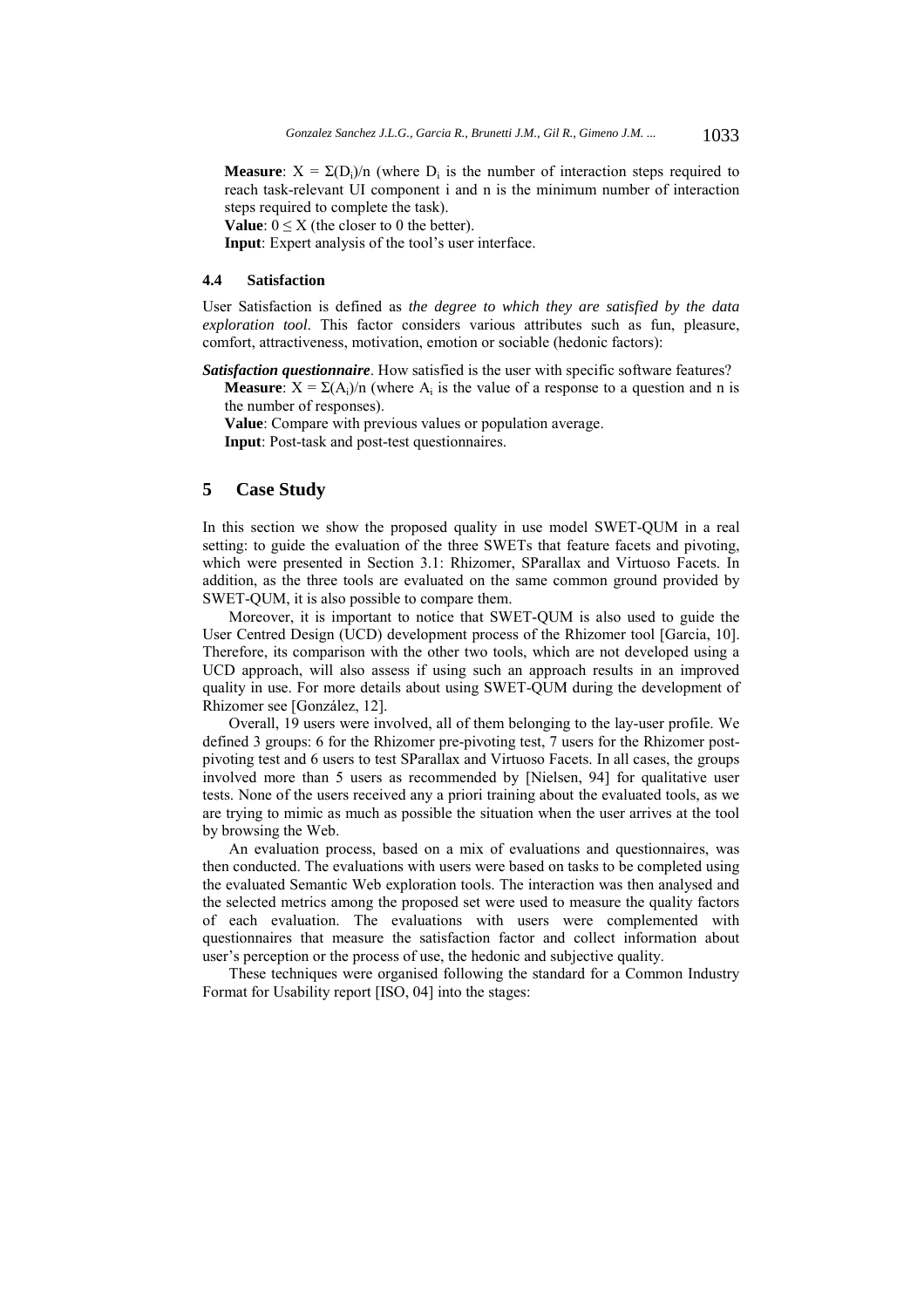1034 *Gonzalez Sanchez J.L.G., Garcia R., Brunetti J.M., Gil R., Gimeno J.M. ...*

- **Pre-Test**: the test facilities were set and the context of use was defined, including the factors and properties to be measured, the kind of tasks and the users, who are recruited. The user profiles were determined using questionnaires about age, skills, etc.
- **Test**: the tools and the tasks to be completed were presented to the users. The interaction process was analysed to compute the selected quality in use metrics.
- **Post-Test**: user satisfaction was measured after performing the test using questionnaires. In addition to the post-test satisfaction questionnaires, post-task satisfaction questionnaires were presented to the user after the completion of each individual task.

## **5.1 Pre-test**

The evaluation was conducted at the UsabiliLAB, the usability laboratory of the Universitat de Lleida The experimental setting uses two computers. One of them is for the user and it is equipped with an EyeTracker and Morae<sup>5</sup> Recorder, which register user interaction, where the user is looking at, screen video, clicks, mouse position, user voice and user video through a webcam. The other is equipped with Morae Observer and Morae Manager, which are used by the evaluation team to observe, annotate and analyse the interaction session. User recruitment resulted in 19 participants with a profile characterized by significant experience with computers and the Web but no technical knowledge about the Semantic Web, which fits into the Semantic Web lay-users target profile. Consequently, they were used to common Web components like menus or facets but not experienced in Semantic Web technologies or less common interaction operations like pivoting, which they discovered by interacting with the tools.

Rhizomer, SParallax and Virtuoso Facets were all deployed on top of the Linked Movie Database (LinkedMDB) dataset, which features 6 million triples about films, directors, actors, performances, etc. The objective was to evaluate the Efficiency, Effectiveness and Context Coverage factors of the tools with tasks that involve Overview, Zoom, Filter and Details on Demand, i.e. the core tasks for data exploration [González, 12].

## **5.2 Test**

l

The test facilitator proposed the following tasks to the users:

- **Task 1** "*Find three films where Clint Eastwood is director and also actor*"
- **Task 2** "*Who has directed more films in countries located in Oceania?*"

The objective of Task 1 was to evaluate a task that did not require pivoting and could be completed using only facets. However, pivoting can facilitate completing it producing a more efficient interaction. On the other hand, Task 2 can only be solved using pivoting and requires at least two pivoting steps to be completed. It was more complex than Task 1 and its objective was to evaluate the quality in use of the pivoting operation.

<sup>[5]</sup> Morae, http://www.techsmith.com/morae.html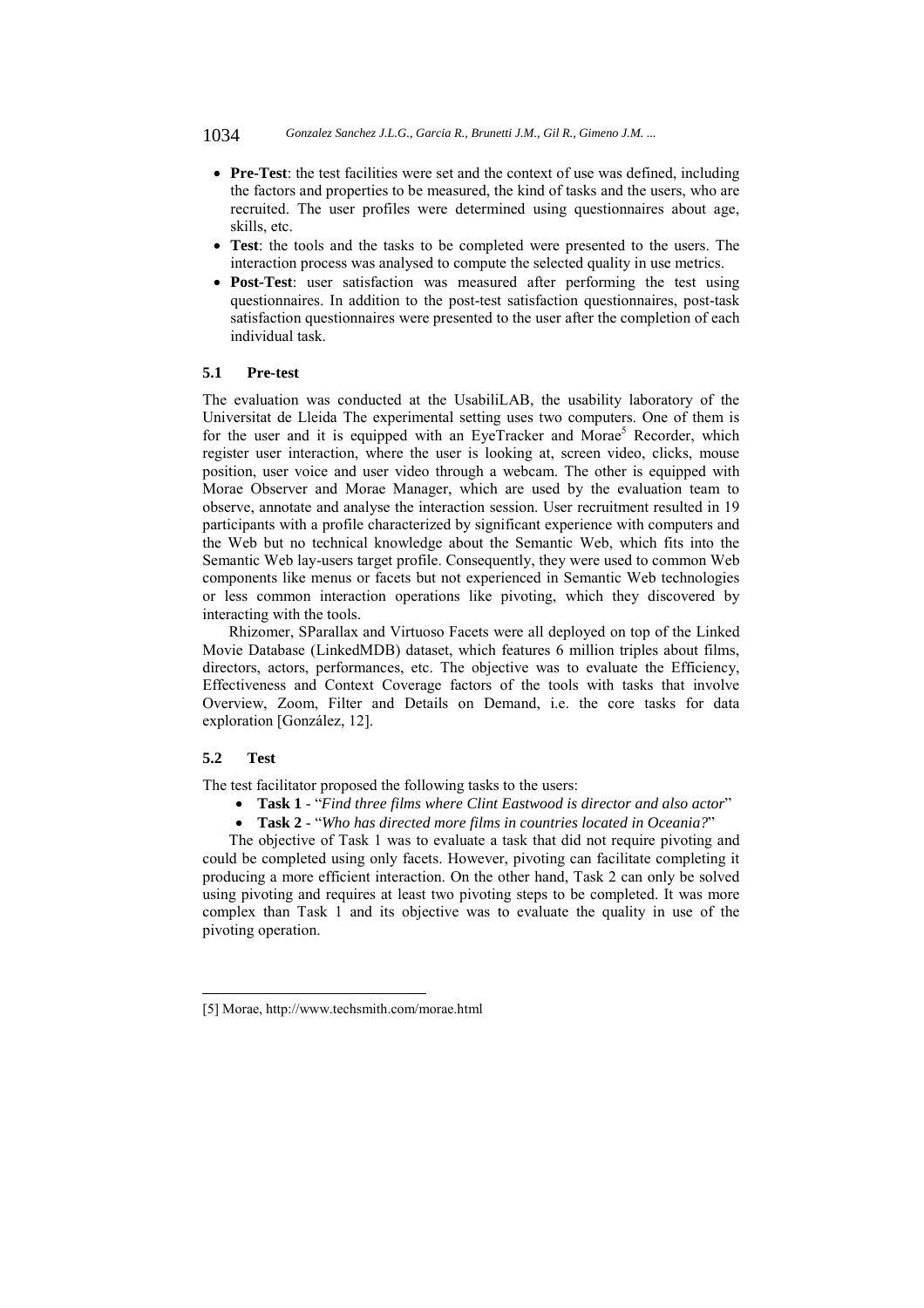#### **5.3 Post-test**

A questionnaire was presented to users after completing each task. They had to rate from 1 to 5 these particular questions:

**TA1** The task was... very hard - very easy

**TA2** I think that I have done the task... not correctly at all - absolutely correct

**TA3** The interface structure... did not help me at all - did help me very much

**TA4** The time to complete task has been... long - short

**TA5** To achieve the task I have had to be... very focused - not focused at all

**TA6** The task was... badly defined, I did not understand the objective - Well defined, I understood the objective

Additionally, the following questionnaire was presented to users after they had completed all tasks with a particular tool:

**TE1** It is easy to use the tool - (1) disagree ... (5) agree

**TE2** The system is intuitive - (1) disagree ... (5) agree

**TE3** I had fun using it  $- (1)$  disagree ... (5) agree

**TE4** The options are easily identifiable - (1) disagree ... (5) agree

Both questionnaires were based respectively on ASQ (After-Scenario Questionnaire) [Lewis, 91] and PSSUQ (Post-Study System Usability Questionnaire) [Fruhling, 05] and measured using the Satisfaction Questionnaire metric presented in Section 4.4.

#### **5.4 Results**

After completing the evaluation process, the metrics were analysed in order to compare the three tools. The analysis was performed at three levels: the first one corresponds to the effectiveness and efficiency quality factor, the second to context coverage and the third to satisfaction. Each one is detailed in one of the next three subsections.

#### **5.4.1 Effectiveness and Efficiency**

[Tab. 2] includes the minimum, maximum, mean and standard deviation for the measures of most of the metrics corresponding to the Effectiveness and Efficiency factors, except for UI Components Efficiency and Effectiveness that are discussed later. The table compares Rhizomer, SParallax and Virtuoso Facets.

The best results for each metric are marked in grey and bold. As it can be seen, Rhizomer shows the best or equal values for all metrics except for Facilitator Help Requests for Task 2, for which the best value is for Virtuoso Facets. For Task Success, Task Efficiency and Help Requests, Rhizomer's values seem significantly better, or at least comparable, than those for the other tools. The same applies to Task Time, which has been also validated statistically. With a 95% confidence it is possible to say that users needed less time to complete the tasks using Rhizomer, as detailed in Section 5.4.1.1.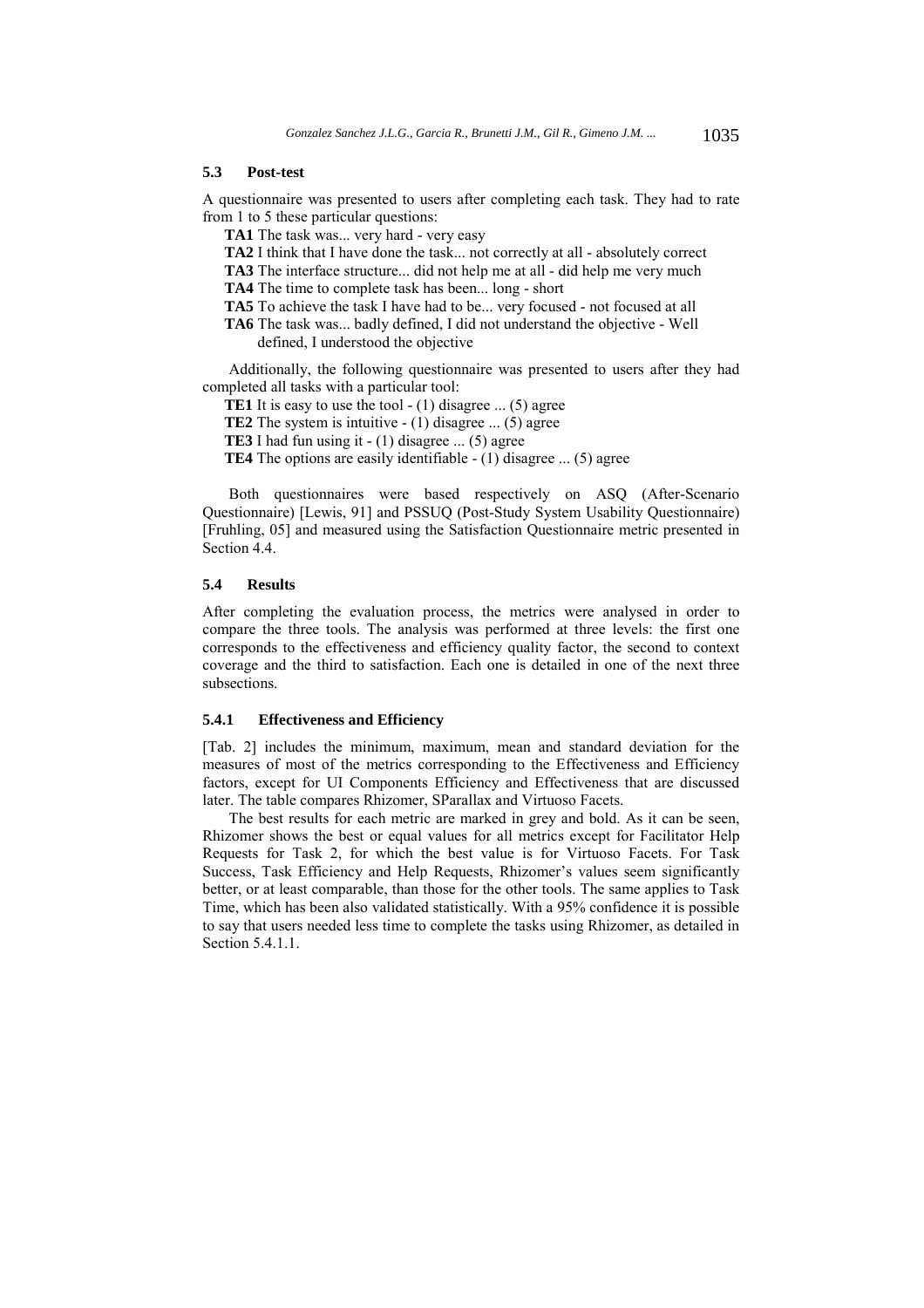|               |               | Task 1                 |                        |                    |                                        | Task 2                 |                        |                    |                                        |
|---------------|---------------|------------------------|------------------------|--------------------|----------------------------------------|------------------------|------------------------|--------------------|----------------------------------------|
| Tool          | <b>Metric</b> | Task<br><b>Success</b> | Task<br>Time<br>(min.) | Task<br>efficiency | <b>Facilitator</b><br>help<br>requests | Task<br><b>Success</b> | Task<br>Time<br>(min.) | Task<br>efficiency | <b>Facilitator</b><br>help<br>requests |
|               | Min.          | 100%                   | 0.89                   | 45%                | 0.00                                   | 100%                   | 1.99                   | 22%                | 1.00                                   |
| Rhizomer      | Max.          | 100%                   | 2.23                   | 112%               | 0.00                                   | 100%                   | 4.50                   | 50%                | 1.00                                   |
|               | Mean          | 100%                   | 1.69                   | 68%                | 0.00                                   | 100%                   | 3.43                   | 32%                | 1.00                                   |
|               | St.Dev.       | 0%                     | 0.57                   | 30%                | 0.00                                   | $0\%$                  | 0.96                   | 10%                | 0.00                                   |
| Virtuoso      | Min.          | 0%                     | 1.61                   | 0%                 | 0.00                                   | $0\%$                  | 2.83                   | 0%                 | 0.00                                   |
|               | Max.          | 100%                   | 19.95                  | 31%                | 4.00                                   | 100%                   | 23.33                  | 35%                | 5.00                                   |
| <b>Facets</b> | Mean          | 42%                    | 10.65                  | 7%                 | 2.33                                   | 58%                    | 12.44                  | 10%                | 2.50                                   |
|               | St.Dev.       | 49%                    | 6.44                   | 12%                | 1.63                                   | 38%                    | 8.99                   | 13%                | 2.26                                   |
| SParallax     | Min.          | 50%                    | 1.58                   | 9%                 | 0.00                                   | 0%                     | 8.60                   | $0\%$              | 1.00                                   |
|               | Max.          | 100%                   | 6.26                   | 32%                | 2.00                                   | 100%                   | 12.02                  | 12%                | 3.00                                   |
|               | Mean          | 75%                    | 4.36                   | 19%                | 1.00                                   | 33%                    | 9.46                   | 4%                 | 2.17                                   |
|               | St.Dev.       | 27%                    | 1.66                   | 9%                 | 0.89                                   | 41%                    | 1.89                   | 5%                 | 0.98                                   |

*Table 2: Efficacy metrics (Task Success) and Efficiency (Task Time, Task Efficiency and Help Requests) for Rhizomer, Virtuoso and SParallax. Minimum, maximum and mean values plus standard deviation.* 

[Tab. 3] presents the values for the remaining effectiveness and efficiency metrics. For all tools, the Data Exploration UI Effectiveness is 100% because all relevant UI components for data exploration did receive some attention by users during the evaluations. However, it is important to note that when considering UI Components Efficiency, there are components that received really little attention (highlighted with light grey for each tool) while others received a lot (highlighted with dark grey).

The difference between the more attractive and less attractive components is specially significant in the case of Rhizomer, where facets received 90% of the attention while the "Navigate to" Box just 1%. For Virtuoso Facets there are also significant differences between the most attractive component, the Resource List, and the least one, the Resource Label.

SParallax had the more balanced user interface from the UI Component Efficiency metric perspective. Moreover, the least attractive component is the Search Box, which is something natural as it was just used at the beginning of the tasks. However, in the case of Rhizomer this metric highlights a potentially problematic issue because though facets and their pivot button received a relevant amount of user attention, the alternative way of achieving pivoting, the "Navigate to" Box, was mostly ignored.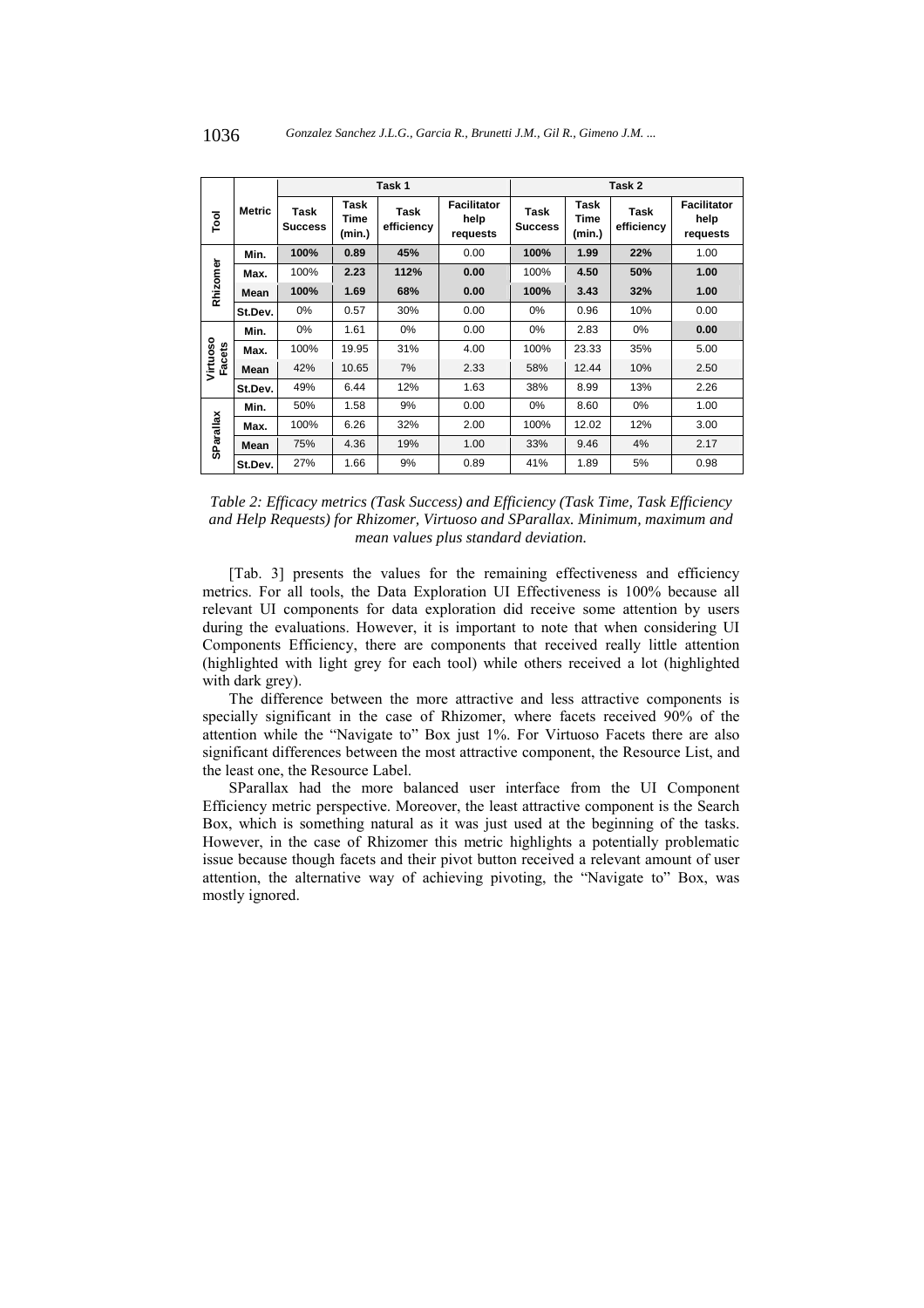| Tool             | <b>Relevant UI</b><br><b>Components</b> | <b>UI Component</b><br>Efficiency (%) | <b>Data Exploration</b><br><b>UI Effectiveness</b> |  |
|------------------|-----------------------------------------|---------------------------------------|----------------------------------------------------|--|
|                  | Global Navigation Bar                   | 4%                                    |                                                    |  |
|                  | Facets                                  | 90%                                   |                                                    |  |
| <b>Rhizomer</b>  | Facets "pivot button"                   | 4%                                    | 100%                                               |  |
|                  | "Navigate to" Box                       | $1\%$                                 |                                                    |  |
|                  | <b>Breadcrumbs</b>                      | 2%                                    |                                                    |  |
|                  | <b>Breadcrumbs</b>                      | 19%                                   |                                                    |  |
| <b>Virtuoso</b>  | Navigation                              | 12.3%                                 | 100%                                               |  |
| <b>Facets</b>    | Resource list                           | 56%                                   |                                                    |  |
|                  | Resource properties                     | 12.4%                                 |                                                    |  |
|                  | Resource label                          | 0.3%                                  |                                                    |  |
|                  | <b>Breadcrumbs</b>                      | 8%                                    |                                                    |  |
|                  | Connections                             | 21%                                   |                                                    |  |
| <b>SParallax</b> | Facets                                  | 28%                                   |                                                    |  |
|                  | Search                                  | 3%                                    | 100%                                               |  |
|                  | Resource list                           | 24%                                   |                                                    |  |
|                  | Resource properties                     | 16%                                   |                                                    |  |

*Table 3: Data Exploration UI Effectiveness and UI Component Efficiency for Rhizomer, Virtuoso and SParallax (all tasks)* 

To illustrate the data from the eye-tracker used to compute the UI Component Efficiency metric, [Fig. 2] shows the heat maps that represent how user attention was distributed across the user interface. The figure also shows the location of the main UI components relevant for the proposed tasks.

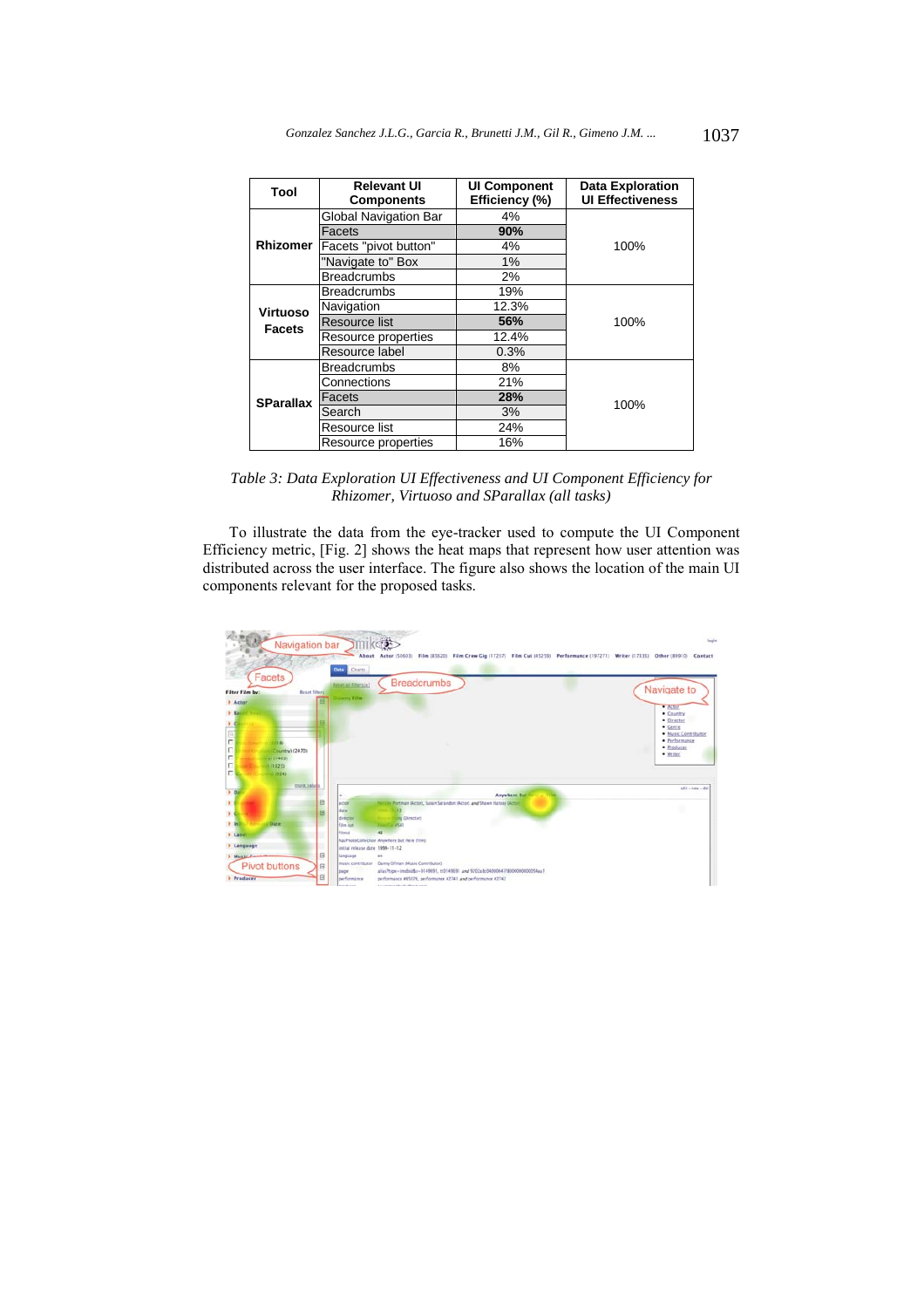

*Figure 2: Heat map showing in red the parts of the Rhizomer (top), Virtuoso Facets (middle) and SParallax (bottom) user interface that received more attention* 

#### **5.4.1.1 Statistical Analysis**

It has been possible to perform a statistical analysis comparing Rhizomer with SParallax and Virtuoso Facets for the Task Time metric. The tests, based on independent t-tests, show that with a 95% confidence interval, Rhizomer's task time is smaller for tasks 1 and 2 than for both SParallax and Virtuoso Facets.

First of all, Shapiro-Wilk tests [Royston, 82] were used to check if the values for the Task Time metric were normally distributed for all tools and tasks. These tests start from the hypothesis that the data comes from a population with a normal distribution. Using Shapiro-Wilk, it was not possible to refute this hypothesis because the p-values generated by the tests are in all cases greater tan  $0.05$ , i.e. p-value  $> 0.05$ :

- Rhizomer Task 1: p-value =  $0.0813$  Task 2: p-value =  $0.5874$
- Virtuoso Task 1: p-value =  $0.6377$  Task 2: p-value =  $0.5365$
- SParallax Task 1: p-value =  $0.6325$  Task 2: p-value =  $0.3988$

1038 *Gonzalez Sanchez J.L.G., Garcia R., Brunetti J.M., Gil R., Gimeno J.M. ...*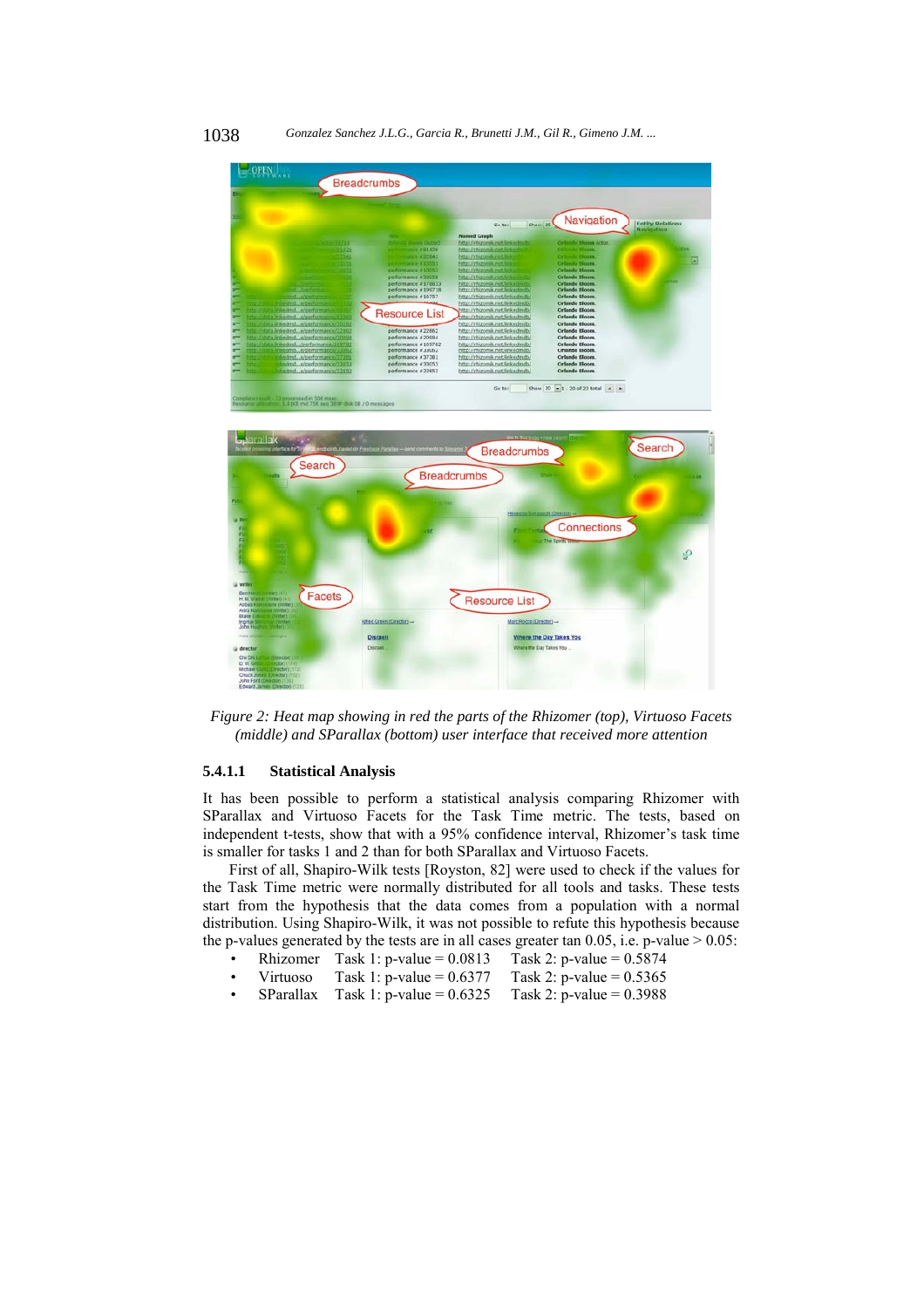Consequently, as they seem normally distributed, it was appropriate to apply onetailed t-tests<sup>6</sup> to compare them and check to what level we can say that Rhizomer is more efficient than Virtuoso FCT and SParallax, i.e. the Task Time for Rhizomer is smaller than for the other two tools.

For Task 1, the comparison of Rhizomer versus Virtuoso Facets using the Welch Two Sample t-test<sup>7</sup> results in p-value =  $0.1008$ , greater than 0.05. Therefore, it cannot be concluded, with a 95% confidence, that the time to complete the task with Rhizomer post-pivoting is significantly smaller than for Virtuoso FCT. The alternative test method, Wilcoxon<sup>8</sup>, is not conclusive either.

This is mainly because there are just 3 valid Task Time measures for Virtuoso, the rest of the users did not complete the task. In any case, the success for Rhizomer is 100% while for Virtuoso it is 42% and, as at it can be observed in the left box plot in [Fig. 3], Rhizomer seems more efficient than Virtuoso FCT.



*Figure 3: Box plots for the Task Time values for Task 1 (left) and Task 2 (right)* 

When comparing Rhizomer and SParallax for Task 1, the t-test p-values is 0.0048 so, with a 95% confidence interval, it can be concluded that the time to complete the task with Rhizomer is significantly smaller than for SParallax. Therefore, Rhizomer is more efficient than SParallax.

For Task 2, the t-test for Rhizomer versus Virtuoso Facets results in p-value = 0.04204, which is smaller than 0.05 so it can be concluded that Rhizomer is more efficient than Virtuoso for this task. Finally, when comparing Rhizomer versus SParallax, the t-test p-value is 0.0012. As it is smaller than 0.05, it can be also concluded, with a 95% confidence, that Rhizomer is also more efficient than SParallax. The box plots for the Task Times for all tools and both tasks are shown in [Fig. 3].

l

<sup>[6]</sup> One and two-tailed tests, http://en.wikipedia.org/wiki/One- and two-tailed tests

<sup>[7]</sup> Welch's t-test, http://en.wikipedia.org/wiki/Welch's\_t\_test

<sup>[8]</sup> Wilcoxon test, http://en.wikipedia.org/wiki/Wilcoxon\_signed-rank\_test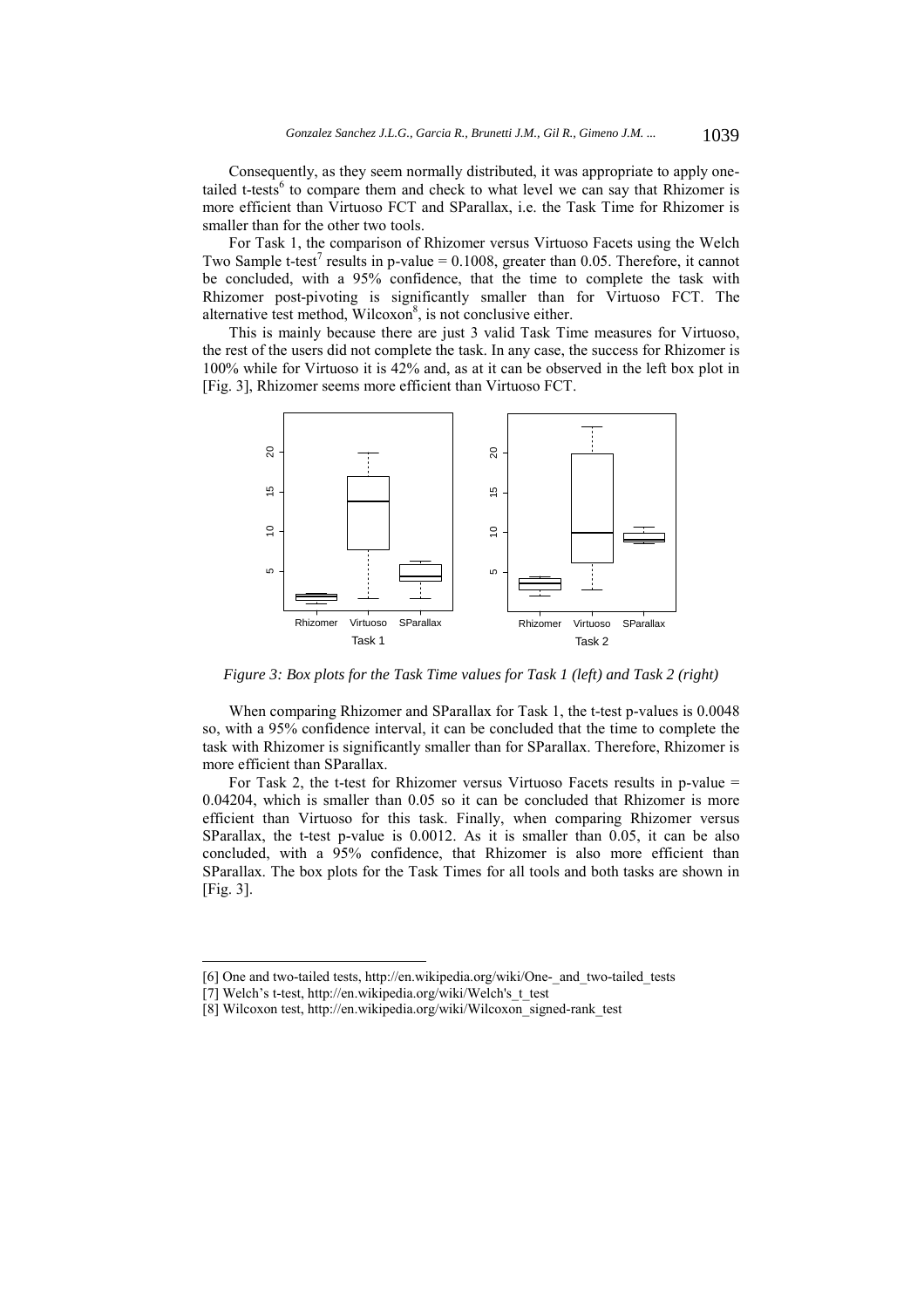## **5.4.2 Context Coverage**

For the Context Coverage quality factor, the Task Flexibility and Layout Flexibility properties were measured. For Task 1 Flexibility, it was determined that, from the conceptual point of view, the task could be completed following 3 main paths: starting from actor, starting from director or starting from film. For Task 2 Flexibility, the task could be completed following 4 main paths: starting from director, film, country or continent.

| Tool            | <b>Metric</b>                | Task 1 |                                                                                                                                                                                                                                                 | Task 2 |                                                                                                                                           |  |
|-----------------|------------------------------|--------|-------------------------------------------------------------------------------------------------------------------------------------------------------------------------------------------------------------------------------------------------|--------|-------------------------------------------------------------------------------------------------------------------------------------------|--|
| Rhizomer        | Task<br><b>Flexibility</b>   | 100%   | It is possible to go through actor,<br>director or film                                                                                                                                                                                         | 50%    | It is possible to go through<br>director or film, but not country<br>or continent because they are<br>not in the navigation menu.         |  |
|                 | Layout<br><b>Flexibility</b> | 1.50   | Zoom film (0), expand facet (1),<br>search box (2), select person (3),<br>expand facet (1), select person (2)                                                                                                                                   | 1.83   | Zoom film (0), pivot country (1),<br>expand continent (2), select<br>Oceania (3), pivot film (2),<br>expand director (3)                  |  |
|                 | Interaction<br><b>Steps</b>  | 6      |                                                                                                                                                                                                                                                 | 6      |                                                                                                                                           |  |
| Virtuoso Facets | Task<br><b>Flexibility</b>   |        | It is possible to go through actor,<br>100% director or film                                                                                                                                                                                    | 100%   | It is possible to go through<br>director,<br>film,<br>country<br>or<br>continent.                                                         |  |
|                 | Layout<br>Flexibility        | 3.50   | Search "Clint Eastwood" (0), referring<br>attributes (1),<br>select<br>actor<br>(2),<br>attributes (3), select director<br>(4),<br>distinct values (5),<br>select<br>"Clint<br>Eastwood (Director)" (6), select "Entity<br>$2"$ for films $(7)$ | 2.50   | "OC"<br>$(0)$ , referring<br>Search<br>attributes (1), select country (2),<br>attributes (3), select director (4),<br>distinct values (5) |  |
|                 | Interaction<br><b>Steps</b>  | 8      |                                                                                                                                                                                                                                                 | 6      |                                                                                                                                           |  |
| SParallax       | Task<br>Flexibility          | 100%   | It is possible to go through actor,<br>director or film                                                                                                                                                                                         | 75%    | It is possible to go through<br>director, film or country. Not<br>through continent because there<br>are no facets for literals.          |  |
|                 | Layout<br><b>Flexibility</b> | 2.00   | Search "Clint Eastwood" (0), select<br>actor (1), more connections (2), select<br>"actor of" (3), filter director (4)                                                                                                                           | 1.60   | "Country" (0), select<br>Search<br>country (1), filter "OC" (2), more<br>connections (2), select "country<br>of" (3)                      |  |
|                 | Interaction<br><b>Steps</b>  | 5      |                                                                                                                                                                                                                                                 | 5      |                                                                                                                                           |  |

*Table 4: UI Components Effectiveness and Efficiency* 

For Layout Flexibility, both tasks were analysed to determine the shortest interaction path to complete them and the depth at which each interaction step was performed. This way, if the user used a search box in the entry page it was considered an interaction at depth zero. The measures for both metrics and the three tools are shown in [Tab. 4].

The best values for these metrics are marked in grey and bold in the table. The only metric for which Rhizomer shows the best value is Layout Flexibility for Task 1.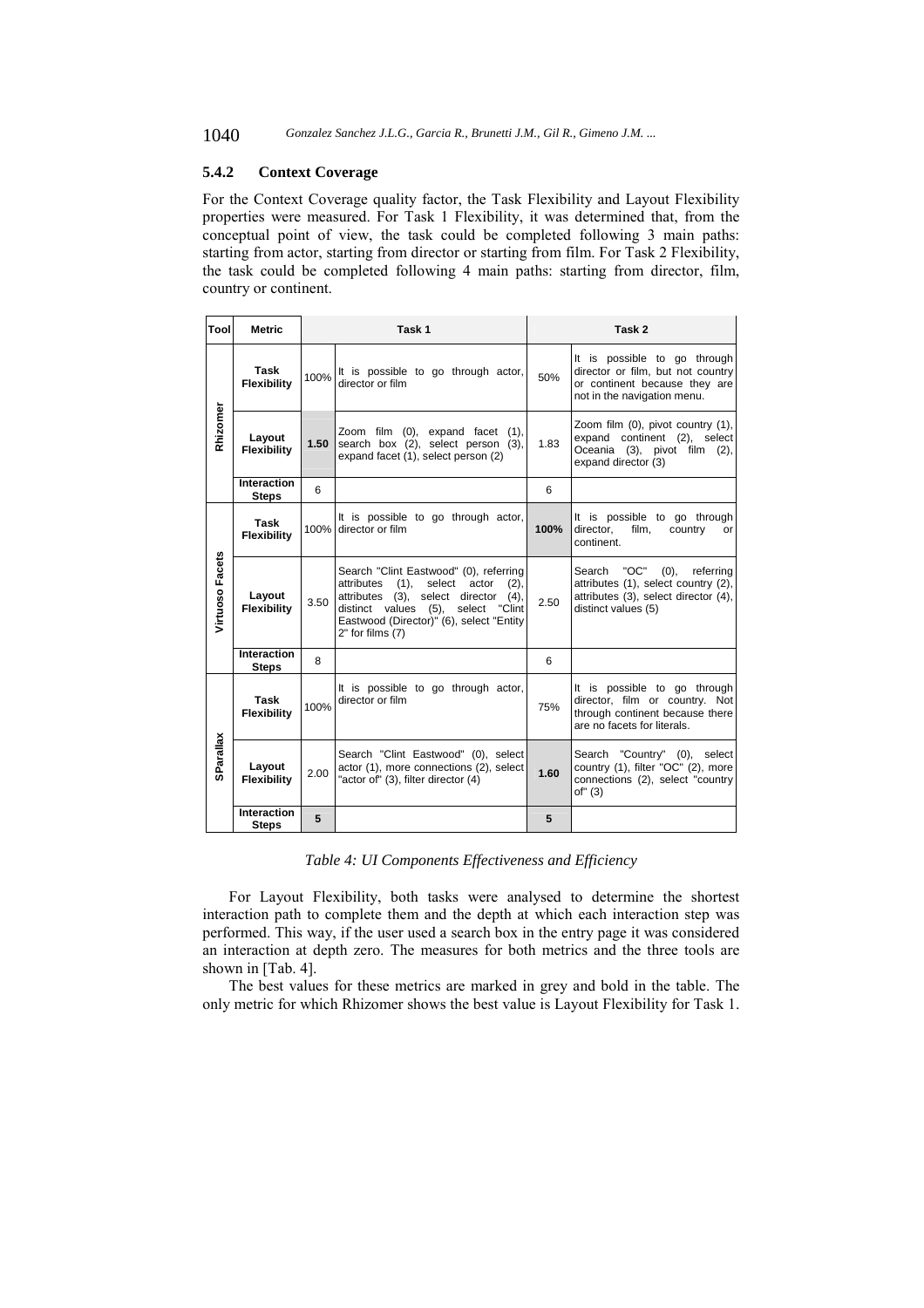Moreover, for Task Flexibility for Task 2 is has the worst value. Finally, the amount of Interaction Steps required to complete both tasks should be improved because in both cases it is worse than for SParallax, the best tool in this respect.

A worse value in these metrics does not imply a worst user experience, at least from the point of view of the effectiveness and efficiency factors, as it has been already shown in the previous section, where it is shown that Rhizomer is more efficient and effective. However, if Rhizomer's user interface is improved from the point of view of the Context Coverage metrics, this should also produce improvements in at least the efficiency of the tool. However, this should be checked with additional evaluations based on SWET-QUM after changes are made.

#### **5.4.3 Satisfaction**

The results for the post-task satisfaction questionnaire are shown in [Fig. 4], which compares the post-task satisfaction for both tasks and the three tools. As it can be observed, the satisfaction measures for each post-task question (TA1 to TA6 as detailed in Section 5.3) are clearly better (the higher the better) for Rhizomer in the case of Task 1 in comparison with both Virtuoso and SParallax. In fact, the results for Virtuoso are really low. In the case of Task 2, Rhizomer continues being perceived better when compared with SParallax but quite similar to Virtuoso, which improves from Task 1.



*Figure 4: Post-task satisfaction measures for Task 1 (left) and Task 2 (right)* 

Considering the feedback received during the evaluation, the reason for the reduced satisfaction in the case of Rhizomer and SParallax seems to be due to the fact that Task 2 is more complex than Task 1. However, for Virtuoso, there seems to be a learnability effect that explains the increased satisfaction. For Task 1, always performed first, users were quite unsatisfied with Virtuoso because it was hard to learn, as the highest Task Times also indicate.

However, some of the users were able to learn how Virtuoso worked during Task 1 and then their satisfaction increased in Task 2, as they were able to successfully put into practice what they had learnt. This hypothesis is also supported by the Task Time metric. As it can be observed in [Fig. 3], Virtuoso's Task Time for Task 2 is smaller that for Task 1, while for Rhizomer and Parallax they are greater. In any case, despite being more satisfied and reducing Task Time from Task 1 to Task 2, Virtuoso is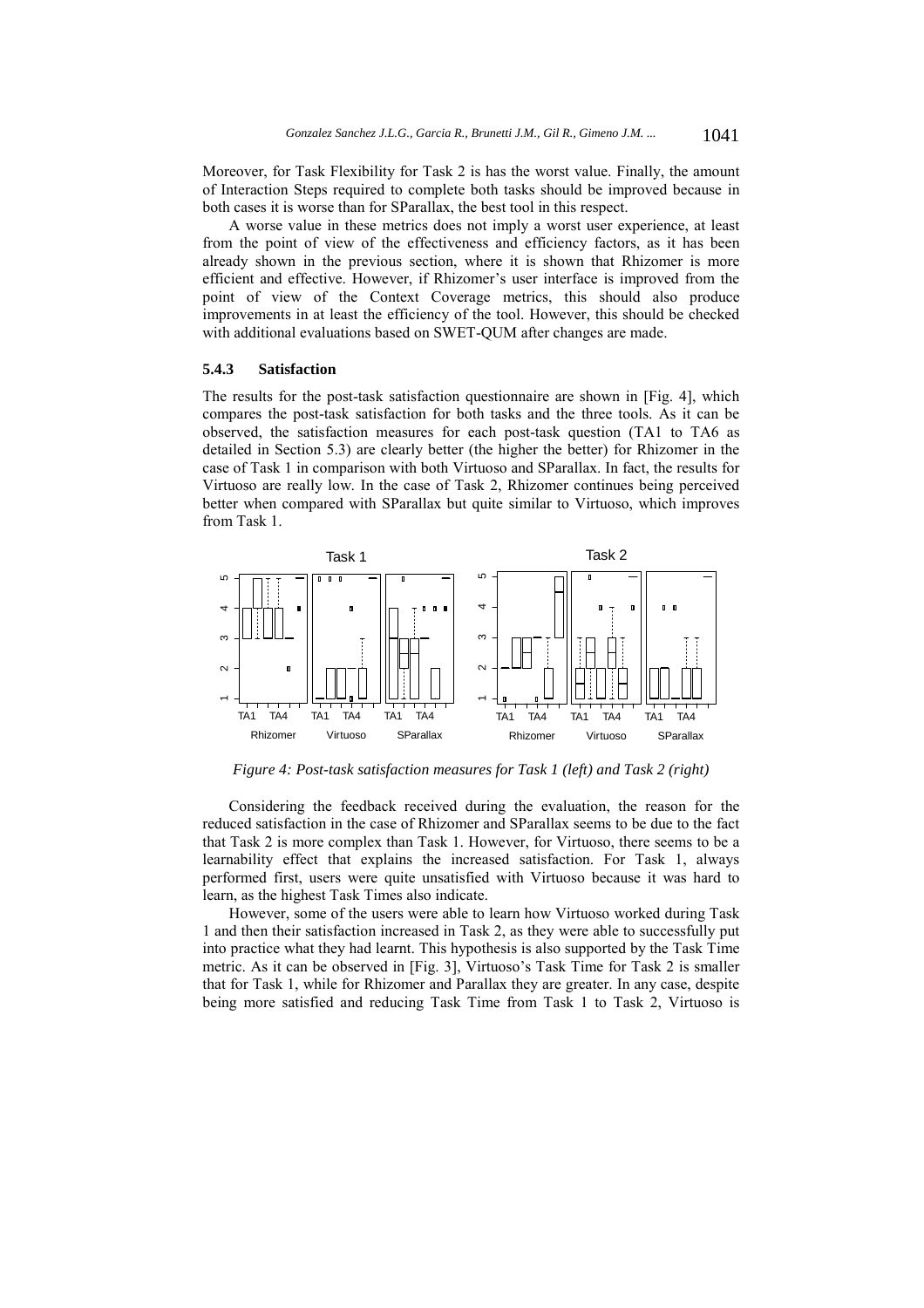clearly less efficient that the other two tools and the satisfaction for Task 2 is quite similar for all tools.

After completing all tasks and post-task questionnaires, users also filled a posttest questionnaire that tries to capture their overall satisfaction for each tool. The results for the post-test satisfaction questionnaire are shown in [Fig. 5]. As it can be observed, the satisfaction measures for Rhizomer are the best ones and for Virtuoso, despite the improvements perceived for Task 2, are the worst ones.



*Figure 5: Post-test satisfaction measures* 

## **6 Conclusions and Future Work**

In order to be able to evaluate and compare the quality in use of Semantic Web Exploration tools, it is important to follow a quality standard that facilitates comparability and provides a solid quality model. Our proposal is based on the international standard ISO/IEC 25010:2011, it provides metrics based on ISO/IEC standards, and others specially conceived for Semantic Web Exploration Tools (SWET). These metrics measure properties related to the quality of the interaction experience.

SWET-QUM has been applied as part of the iterative development process of the Rhizomer tool for Semantic Web exploration [González, 12]. Moreover, as reported in this paper, it can also be used to compare Rhizomer with other SWETs and validate the improvements in the user experience obtained as a result.

The proposed quality model has been used to evaluate two other SWETs that also feature facets and pivoting, two important features for unconstrained semantic data exploration [Brunetti, 12]. The evaluation shows better results for Rhizomer for most of the quality in use factors. Namely, better effectiveness, efficiency and user satisfaction. In the case of the efficiency metric Task Time, this has also been statistically validated.

The results for Rhizomer are not so good for the Context Coverage metrics, Task Flexibility and Layout Flexibility, with worse values than both Virtuoso Facets or SParallax. However, a worse value in these metrics does not imply a worse user experience, at least from the point of view of the effectiveness and efficiency factors as also shown in the paper. Consequently, the results for the quality factor can be seen as an opportunity for improvement.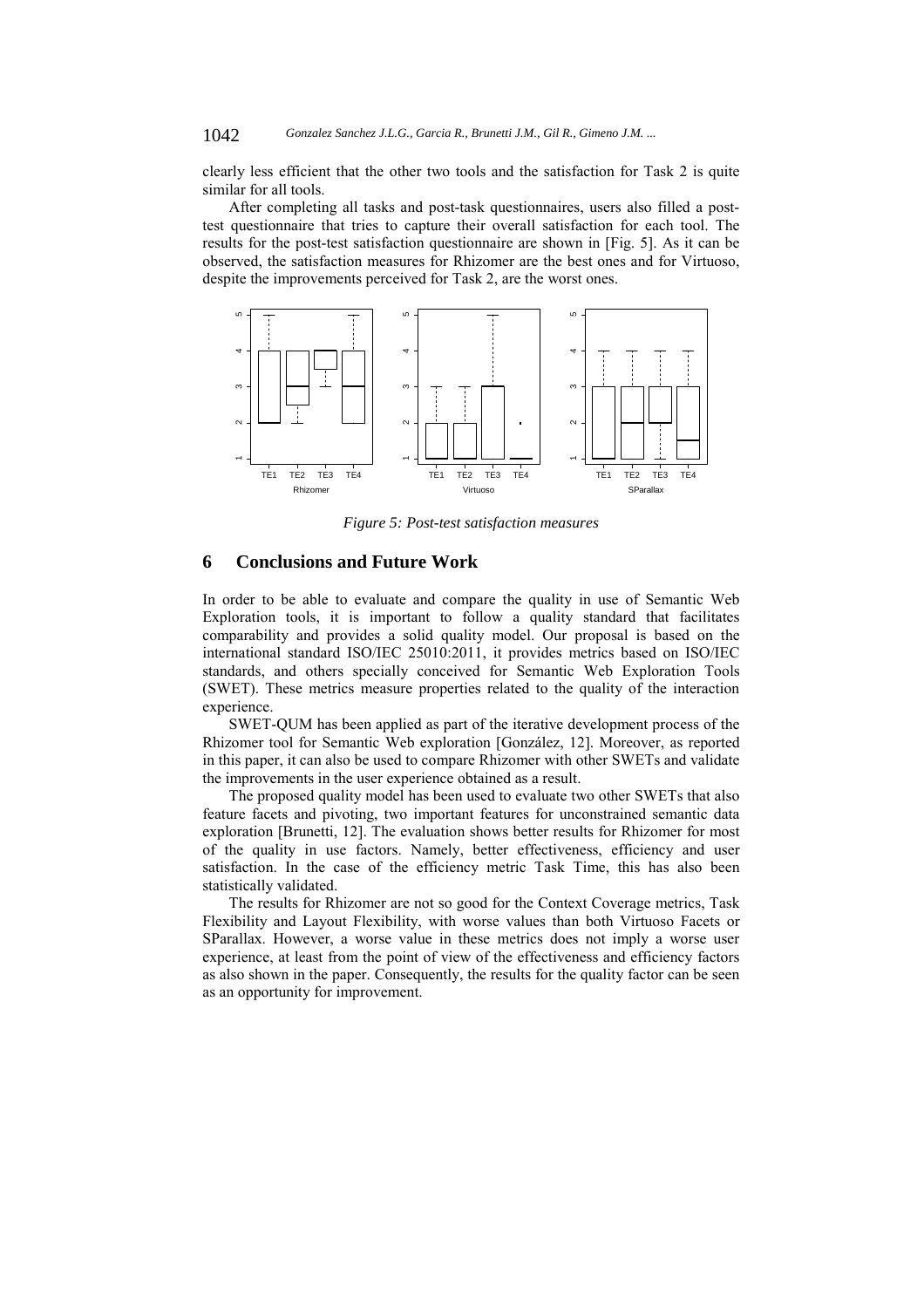For Rhizomer, Task Flexibility for Task 1 was 100% but for Task 2 it was just 50% because it was not possible to reach Country or Continent from the top navigation bar. Therefore, future work should concentrate on ways of making classes with just a few instances available from the navigation systems, which currently give preference to classes with a lot of them. There is also room for improvement in relation with Layout Flexibility. In this case, one easy way to reduce interaction steps is to make the facet's search boxes directly available and not requiring that users expand the facet to reach them. The next evaluation of Rhizomer based on SWET-QUM, after materialising these proposed improvement in the user interface, will show whether they have a positive impact in the other metrics or not.

Future work is also aimed at improving SWET-QUM itself and extending it to other kinds of tools based on Semantic Web technologies beyond SWETs. Currently, the priority is to explore additional metrics that could enrich the current model. For instance, a metric related to the number of interaction steps that users performed to complete a task so it is possible to relate this measure with other metrics, e.g. the Layout Flexibility or the minimum number of interaction steps required to complete a task.

Other metrics under consideration are those that exploit techniques like Eye Tracking, which help understanding user interaction better, or that analyse how the interface adapts to user characteristics (adaptability) or preferences (personalisation). The first proposal in this regard is to revise the UI Component Efficiency metric and base it on the total time users spent looking at the interface, including time not looking at any UI component under consideration. Right now, just the time looking at these UI components is considered. It should be also considered how to improve Rhizomer results for context coverage and the effects of this improvement in its efficiency and effectiveness.

Finally, this study should be improved applying non-parametric statistical tests less sensible to small populations and complemented with additional SWETs. They can be similar tools, featuring facets and pivoting, so it is possible to better assess Rhizomer improved user experience as a result of a User-Centred Design development process guided by SWET-QUM. Moreover, SWETs that do not feature pivoting can be also evaluated so it can be checked to what degree this feature improves de user experience.

#### **Acknowledgments**

The work described in this paper has been partially supported by Spanish Ministry of Science and Innovation through the InDAGuS (Sustainable Open Government Data Infrastructures with Geospatial Features) research project (TIN2012-37826-C02).

## **References**

- [Basili, 84] Basili, V.R.: "A Methodology for Collecting Valid Software Engineering Data"; IEEE Transactions On Software Engineering, 10, (1984), 728-738.
- [Bevan, 01] Bevan, N.: "International standards for HCI and usability"; International Journal of Human-Computer Studies, 55, 4 (2001), 533-552.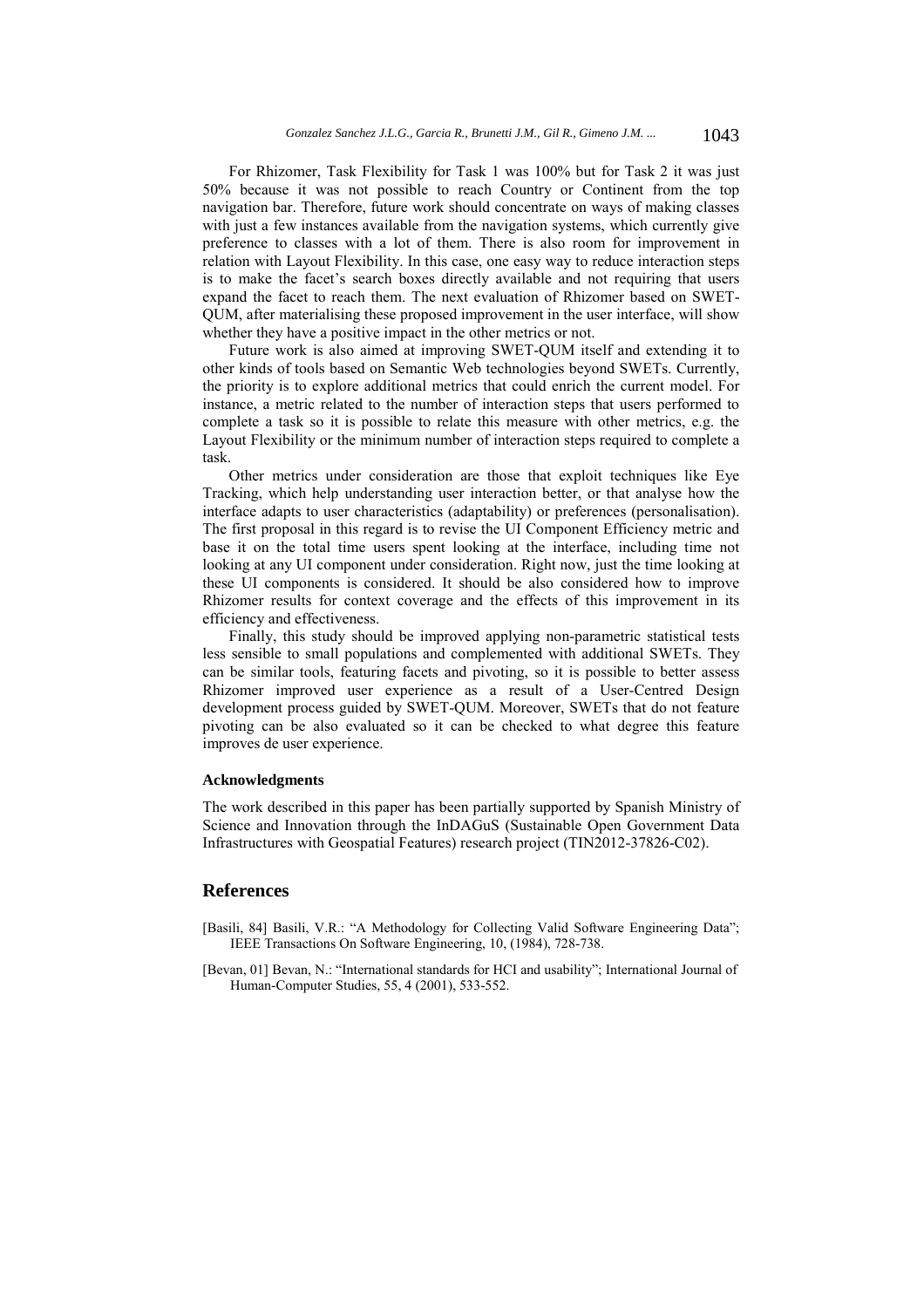- [Brunetti, 12] Brunetti, J.M., Gil, R. and Garcia, R.: "Facets and Pivoting for Flexible and Usable Linked Data Exploration"; Interacting with Linked Data Workshop, ILD'12, CEUR Workshop Proceedings, 913, (2012), 22-35.
- [Cardoso, 04] Cardoso, J., Sheth, A., Miller, J., Arnold, J. and Kochut, K.: "Quality of service for workflows and web service processes"; Web Semantics, 1, (2004), 281-308.
- [Davies, 11] Davies, S., Donaher, C., Hatfield, J., Zeitz, J.: "Making the Semantic Web usable: interface principles to empower the layperson"; Journal of Digital Information, 12, (2011).
- [Euzenat, 11] Euzenat, J., Meilicke, C., Stuckenschmidt, H., Shvaiko, P., Trojahn dos Santos, C.: "Ontology Alignment Evaluation Initiative: Six Years of Experience"; Journal of Data Semantics, 15, (2011), 158-192.
- [Fruhling, 05] Fruhling, A., Lee, S.: "Assessing the Reliability, Validity and Adaptability of PSSUQ"; Proceedings of the 9th Americas Conference on Information Systems, Omaha, Nebraska, USA, (2005).
- [García, 10] García, R., Gimeno, J.M., Gil, R. et al.: "Building a Usable and Accessible Semantic Web Interaction Platform"; World Wide Web, 13, (2010), 143–167.
- [García, 13] García, R.; González, J.L.; Brunetti, J.M.; Rico, M.; Gil, R.; Gimeno, J.M.; Corcho, O.: "A Quality in Use Model for the Evaluation of Semantic Web Exploration Tools"; Journal of Web Semantics, (2013), to appear.
- [González, 12] González, J.L.; García, R.; Brunetti, J.M.; Gil, R.; Gimeno, J.M.: "SWET-QUM: a quality in use extension model for semantic web exploration tools"; 13th International Conference on Interacción Persona-Ordenador, INTERACCION '12, ICPS ACM, (2012), 15:1-15:8.
- [Heath, 08] Heath, T.: "How Will We Interact with the Web of Data?"; IEEE Internet Computing, 12, (2008), 88-91.
- [ISO, 99] ISO 13407, Human-centred design process. ISO Press (1999).
- [ISO, 01] ISO 9126-1, Software engineering. ISO Press (2001).
- [ISO, 04] Common Industry Format for Quality in Use Test Reports (Annex F); Software engineering - Product quality - Part 4: Quality in use metrics, ISO/IEC 9126-4, (2004), 37- 46.
- [ISO, 05] ISO 9000 Quality management systems -- Fundamentals and vocabulary. ISO Press, (2005).
- [ISO, 11a] ISO 25010-3, Software Product Quality Requirements and Evaluation (SQuaRE): Software product quality and system quality in use models. ISO Press, (2011).
- [ISO, 11b] ISO 25020, Software engineering Software Product Quality Requirements and Evaluation (SQuaRE) - Measurement reference model and guide. ISO Press, (2011).
- [Kaufmann and Bernstein, 10] Kaufmann, E., Bernstein, A.: "Evaluating the usability of natural language query languages and interfaces to Semantic Web knowledge bases"; Web Semant. 8 (2010), 377–393.
- [Lewis, 91] Lewis, J.R.: "Psychometric Evaluation of an After-Scenario Questionnaire for Computer Usability Studies: the ASQ"; SIGCHI Bulletin, 23, (1991), 78-81.
- [Medlock, 02] Medlock, M. C., Wixon, D., Terrano, M., Romero, R. L., Fulton, B.: "Using the RITE method to improve products: A definition and a case study"; Proceedings of the Usability Professionals Association, Orlando, Florida, USA, (2002).